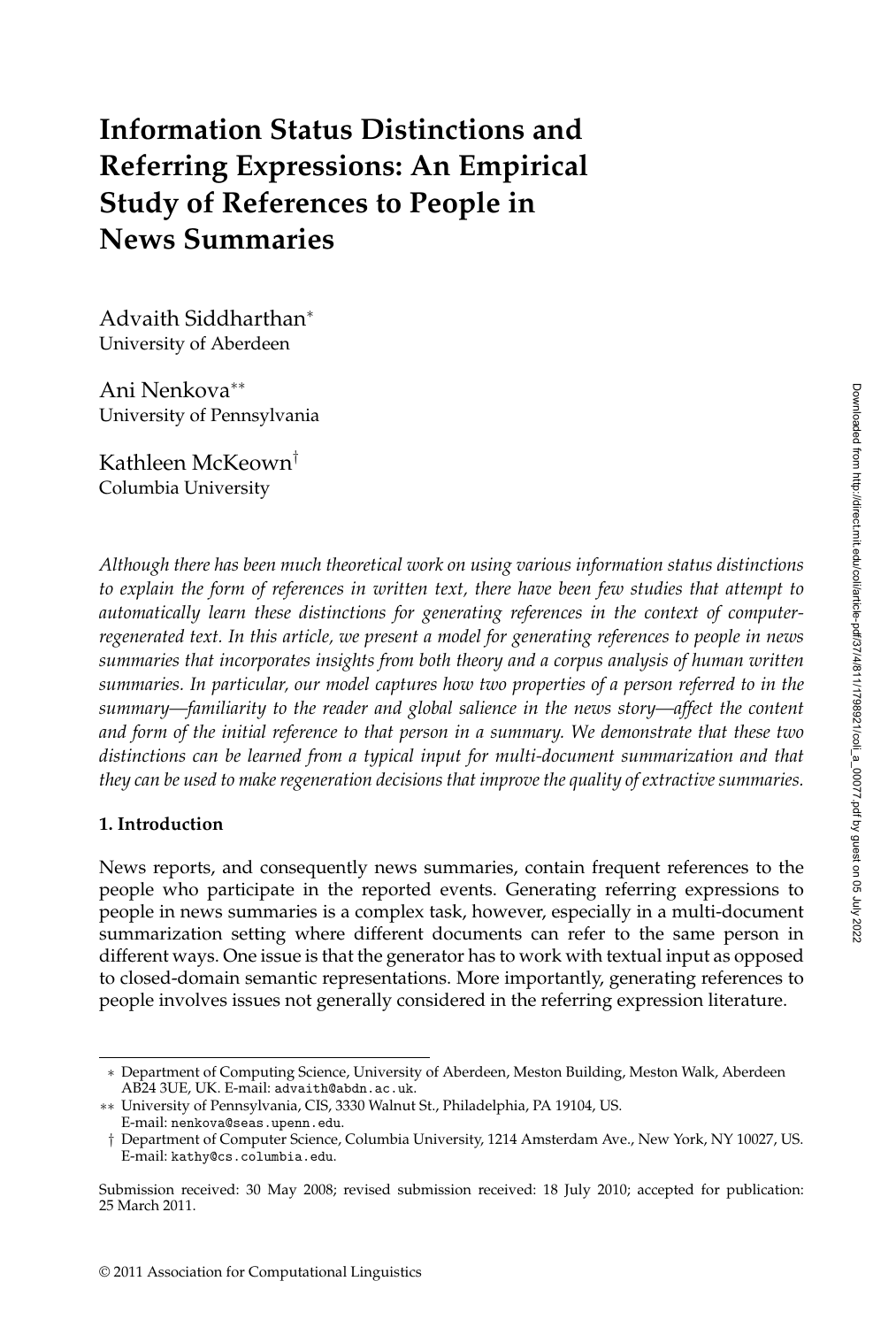People have names that usually distinguish them from others in context, and as such, the framework of generating descriptions that rule out distractors (e.g., the body of research building on Dale [1992], including the recent shared tasks based on the TUNA corpus [Gatt, Belz, and Kow 2008]) is not appropriate. Recent GREC challenges (Belz, Kow, and Viethen 2009) have, however, focused on references to named entities, and we compare that body of work to ours in Section 2.2.

In our domain of summarizing news articles, the aim of generating references to people is to introduce them to the listener and relate them to the story. How much description is needed depends on many factors, including the knowledge the speaker expects the listener to have, the context of the discourse, and the importance of the person to the narrative. In this article, we explore these three information status distinctions in the context of generating references to people in multi-document summaries of newswire:

- 1. **discourse-new vs. discourse-old**: whether a reference to a person is a first or subsequent mention of that person is purely a property of the text.
- 2. **hearer-new vs. hearer-old**: whether the person being mentioned is familiar to the hearer is a property associated with the hearer.
- 3. **major vs. minor character**: how important or salient a person is to the narrative depends on communicative goals and is therefore a property associated with the speaker.

Through our studies, we seek answers to three main research questions:

- 1. Is it possible to automatically infer information not explicitly stated about people in the input for summarization, such as familiarity and salience?
- 2. Is such information useful for the task of generating references to people in multi-document summaries?
- 3. Can summary quality be improved through an informed rewrite of references to people?

We report positive answers to all three questions. Our corpus-based approach models the differences between first and subsequent references, provides detail on how to generate the variety of first references that occur, and shows how distinctions such as familiarity and salience drive generation decisions for initial references.

In this article, we describe and evaluate a new algorithm for referring to people in multi-document news summaries that integrates results from two earlier studies (Nenkova and McKeown 2003; Nenkova, Siddharthan, and McKeown 2005). In the following sections, we first discuss related work (Section 2) and then present a simple model for distinguishing discourse-new and discourse-old references (Section 3, based on Nenkova and McKeown [2003]). A more sophisticated model based on automatically acquired information about familiarity and salience is presented in Section 4 and these distinctions are used for making generation decisions in Section 5 (based on Nenkova, Siddharthan, and McKeown [2005]). We then present an integrated algorithm that generates new references to people in news summaries based on the acquired information status distinctions and report an evaluation of the effect of reference rewriting on summary quality in Section 6, including a discussion of its scope and limitations in Section 6.2.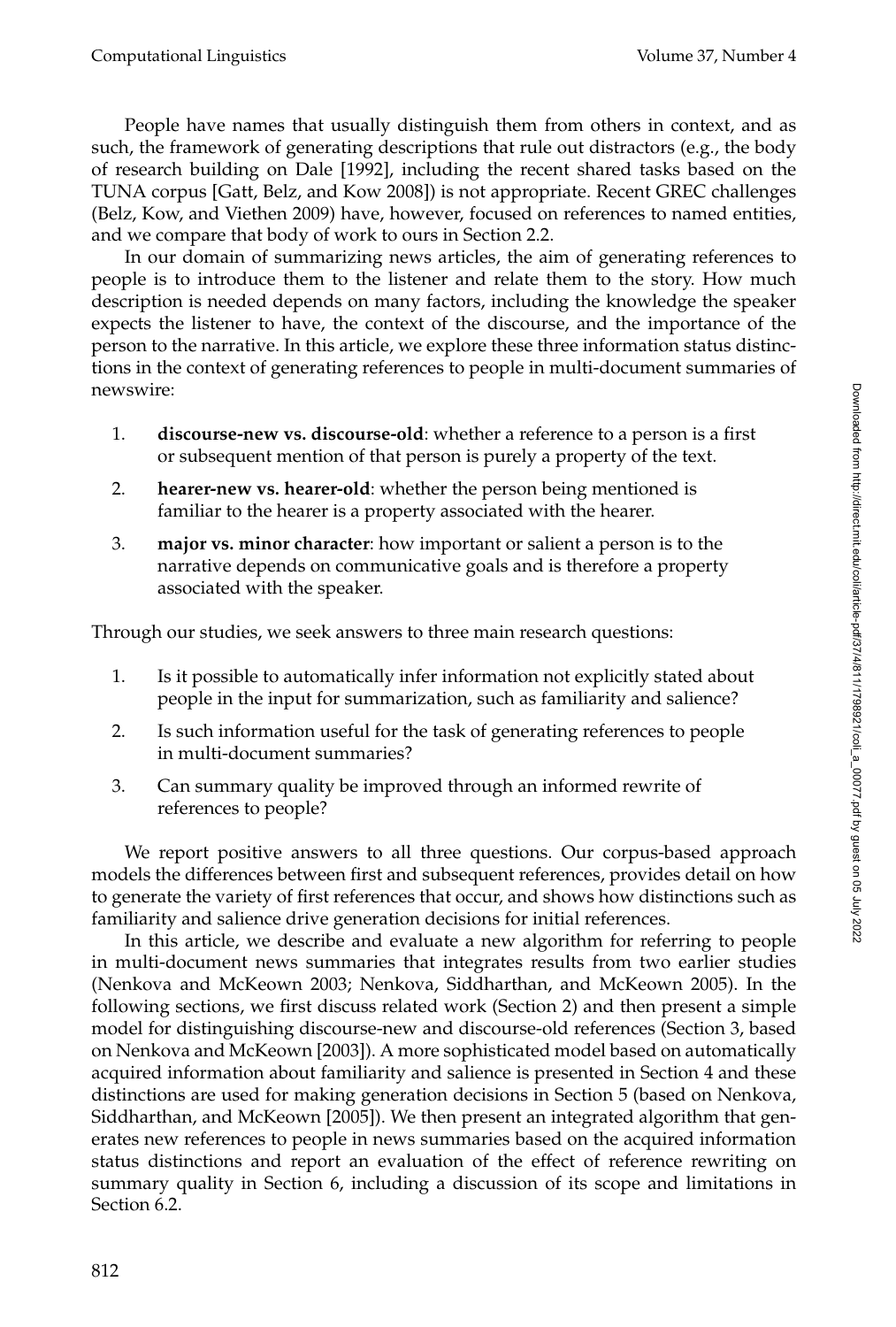# **2. Related Work**

Related research into summarization, information status distinctions, and generating referring expressions is reviewed here.

### **2.1 Extractive and Abstractive Summarization**

Multi-document summarization has been an active area of research over the past two decades and yet, barring a few exceptions (Radev and McKeown 1998; Daumé III et al. 2002; Barzilay and McKeown 2005), most systems still use shallow features to produce an extractive summary, an age-old technique (Luhn 1958) that has well-known problems. Extractive summaries may contain phrases that the reader cannot understand out of context (Paice 1990) and irrelevant phrases that happen to occur in a relevant sentence (Knight and Marcu 2000; Barzilay 2003). Referring expressions in extractive summaries illustrate this, as sentences compiled from different documents might contain too little, too much, or repeated information about the referent.

In a study of how summary revisions could be used to improve cohesion in multidocument summarization (Otterbacher, Radev, and Luo 2002), automatic summaries were manually revised and the revisions classified as pertaining to discourse (34% of all revisions), entities (26%), temporal ordering (22%), and grammar (12%). This study further supports the findings from early research that unclear references in summaries pose serious problems for users (Paice 1990).

*2.1.1 Sentence Compression and Fusion.* Research in abstractive summarization has largely focused on the problem of compression, developing techniques to edit sentences by removing information that is not salient from extracted sentences. Some approaches use linguistic rules (e.g., Zajic et al. 2007) often combined with corpus-based information (Jing and McKeown 2000), whereas other approaches use statistical compression applied to news (Knight and Marcu 2000; Daume III and Marcu 2002) and to spoken ´ dialogue (Galley and McKeown 2007). Other researchers addressed the problem of generating new sentences to include in a summary. Information fusion, which uses bottom–up multi-sequence alignment of the parse trees of similar sentences, generates new summary sentences from phrases extracted from different document sentences (Barzilay and McKeown 2005; Filippova and Strube 2008).

*2.1.2 Summary Revision.* Research in single-document summarization on improving summaries through revision (Mani, Gates, and Bloedorn 1999) is closer to our work. Three types of ad hoc revision rules are defined—*elimination* (removing parentheticals, sentence initial prepositional phrases, and adverbial phrases), *aggregation* (combining constituents from two sentences), and *smoothing*. The smoothing operators cover some reference editing operations. They include substitution of a proper name with a name alias if the name is mentioned earlier, expansion of a pronoun with co-referential proper name in a parenthetical, and replacement of a definite NP with a co-referential indefinite if the definite occurs without a prior indefinite. Mani et al.'s (1999) work differs from ours in that it focuses primarily on subsequent mention (with the exception of pronoun replacement), is meant to work for all entities, not just mentions to people, and does not incorporate distinctions inferred from the input to the summarizer.

Although the rules and the overall approach are based on reasonable intuitions, in practice entity rewrites for summarization do introduce errors, some due to the rewrite rules themselves, others due to problems with co-reference resolution and parsing.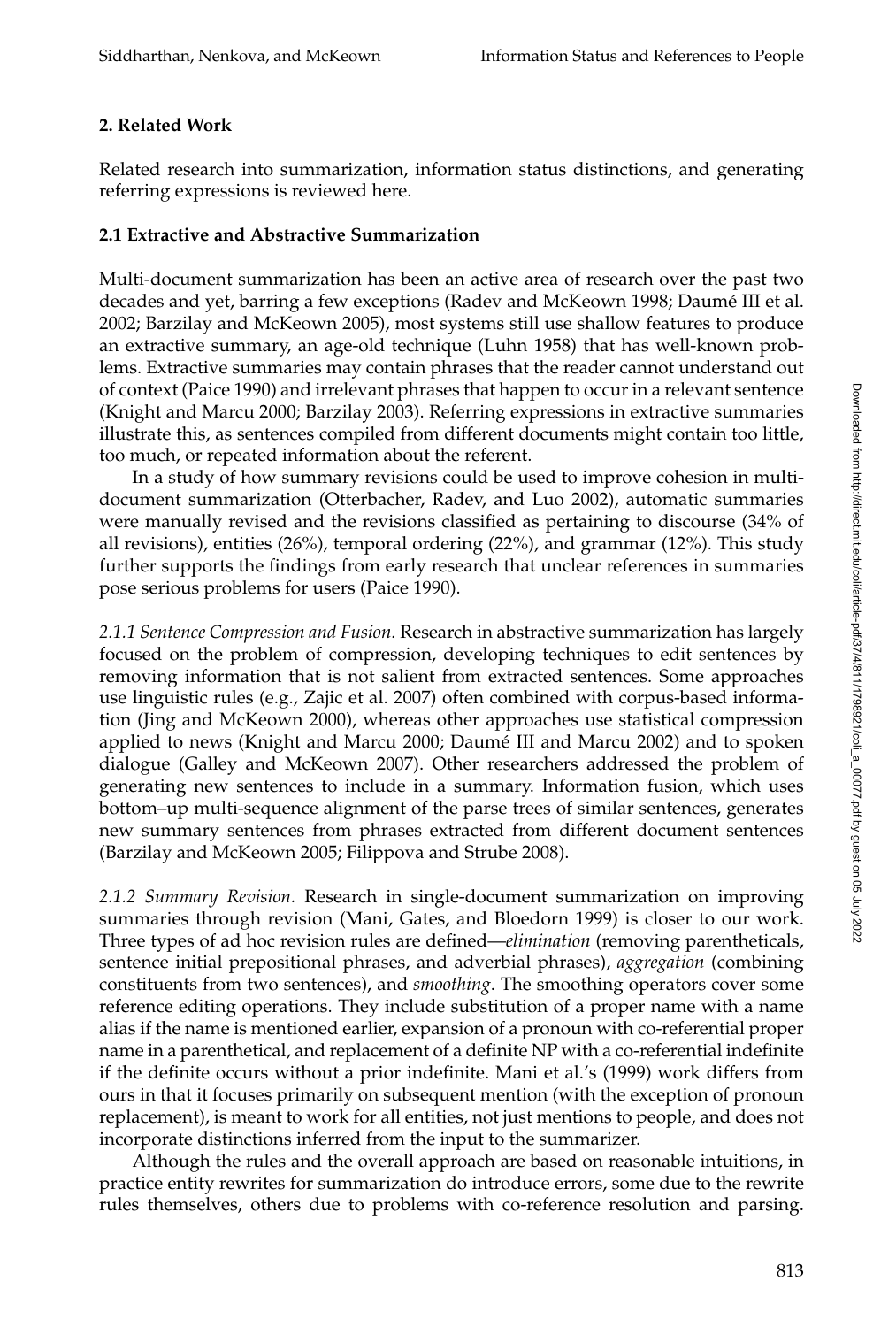Readers are very sensitive to these errors and prefer extractive summaries to summaries where all references have been edited (Nenkova 2008). Automatic anaphora resolution for all entities mentioned in the input and summary text is also errorful, with about one third of all substitutions in the summary being incorrect (Steinberger et al. 2007). In contrast, when editing references is restricted to references to people alone, as we do in the work presented here, there are fewer edits per summary but the overall result is perceived as better than the original by readers (Nenkova and McKeown 2003).

*2.1.3 Reference in Summaries.* There has been little investigation of the phenomenon of reference in news summaries. In addition to the revision of subsequent references described in Mani, Gates, and Bloedorn (1999), we are aware of Radev and McKeown (1997), who built a prototype system called PROFILE that extracted references to people from news, merging and recording information about people mentioned in various news articles. The idea behind the system was that the rich profiles collected for people could be used in summaries of later news in order to generate informative descriptions. However, the collection of information about entities from different contexts and different points in time leads to complications in description generation; for example, past news can refer to Bill Clinton as *Clinton, an Arkansas native*, *the democratic presidential candidate Bill Clinton*, *U.S. President Clinton*, or *former president Clinton* and it is not clear which of these descriptions are appropriate to use in a summary of a novel news item. In later work, Radev and McKeown (1998) developed an approach to learn correlations between linguistic indicators and semantic constraints to address such problems, but this line of research has not been pursued further.

Next, we review related work on reference outside the field of summarization.

# **2.2 Information Status and Generating Referring Expressions**

Research on information status distinctions closely relates to work on generating referring expressions. We now overview the two fields and how they interact.

*2.2.1 Information Status Distinctions.* Information status distinctions depend on two parameters related to the referent's place in the discourse model maintained by the reader: (a) whether it already exists in the hearer's model of the discourse and (b) its degree of salience. The influence of these distinctions on the form of referring expressions has been a focus of past research. For example, centering theory (Grosz, Joshi, and Weinstein 1995) deals predominantly with local salience (local attentional status), and the givenness hierarchy of Prince (1992) focuses on how a referent entered the discourse model (e.g., through a direct mention in the current discourse, through previous knowledge, or through inference), leading to distinctions such as discourseold, discourse-new, hearer-old, hearer-new, inferable, and containing inferable. Gundel, Hedberg, and Zacharski (1993) attempt to merge salience and givenness in a single hierarchy consisting of six distinctions in cognitive status (in focus, activated, familiar, uniquely identifiable, referential, type-identifiable). In all three theories, familiarity and salience distinctions are shown to be associated with different preferences for syntactic form in the realization of referring expressions.

*2.2.2 Generating Referring Expressions (GRE).* The most developed sub-area of referring expression generation deals with the problem of generating distinguishing descriptions—descriptions that include enough attributes of the intended referent so that it becomes uniquely identifiable among other entities (Dale 1992). The original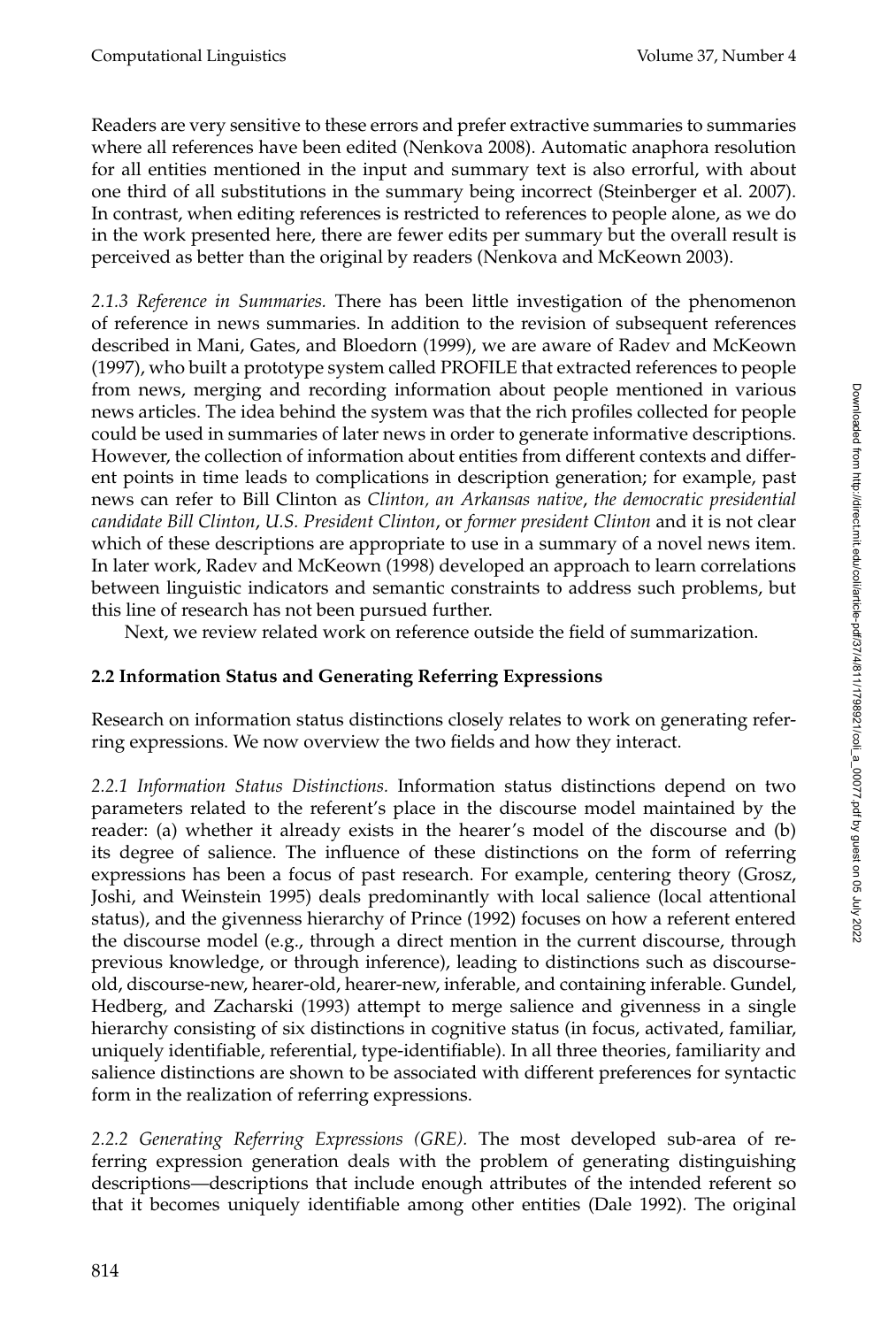incremental algorithm (Dale and Reiter 1995) assumes that a list of attributes of the discourse entities is readily available and that attributes that rule out the most distractors are added to the referring expression until its interpretation contains only the intended referent. Subsequent work on referring expression generation has (a) expanded the logical framework to allow reference by negation (*the dog that is not black*) and references to multiple entities (*the brown or black dogs*) (van Deemter 2002; Gatt and Van Deemter 2007), (b) explored different search algorithms for finding a minimal description (e.g., Horacek 2003), and (c) offered different representation frameworks such as graph theory (Krahmer, van Erk, and Verleg 2003) or reference domain theory (Denis 2010) as alternatives for representing referring characteristics. This body of research assumes a limited domain where the semantics of attributes and their allowed values can be formalized, though semantic representations and inference mechanisms are getting increasingly sophisticated (e.g., the use of description logic: Areces, Koller, and Striegnitz 2008; Ren, van Deemter, and Pan 2010). In contrast, Siddharthan and Copestake (2004) consider open-domain generation of referring expressions in a regeneration task (text simplification); they take a different approach, approximating the hand-coded domainknowledge of earlier systems with a measure of relatedness for attribute-values that is derived from WordNet synonym and antonym links.

*2.2.3 Recent Trends: Data Collection and Evaluations.* There is now increasing awareness that factors other than conciseness are important when planning referring expressions and that considerable variation exists between humans generating referring expressions in similar contexts. Recent evaluation exercises such as the TUNA challenge (Gatt, Belz, and Kow 2008) therefore consider metrics other than length of a reference, such as *humanness* and the time taken by hearers to identify the referent. In a similar vein, Viethen and Dale (2006) examine how similar references produced by well-known algorithms are to human-produced references, and Dale and Viethen (2009) examine differences in human behavior when generating referring expressions. There is also growing collaboration between psycholinguists and computational linguists on the topic of generating referring expressions; for instance, the PRE-CogSci workshop (van Deemter et al. 2010).

Recently, several corpora marked for various information status aspects have been made available. Subsequent studies concerned with predicting givenness status (Nissim 2006; Sridhar et al. 2008), narrow focus (Calhoun 2007; Nenkova and Jurafsky 2007), and rheme and theme distinctions (Postolache, Kruijff-Korbayova, and Kruijff 2005) have not been used for generation or summarization tasks. Current efforts in the language generation community aim at providing a corpus and evaluation task (the GREC challenge) to address just this issue (Belz and Varges 2007; Belz, Kow, and Viethen 2009). The GREC-2.0 corpus, extracted from Wikipedia articles and annotated for the task of referring expression generation for both first and subsequent mentions of the main subject of the article, consists of 2,000 texts in five different domains (cities, countries, rivers, people, and mountains). The more recent GREC-People corpus consists of 1,000 texts in just one domain (people) but references to all people mentioned in a text have been annotated. The GREC challenges require systems to pick the most appropriate reference in context from a list of all references in the document and several defaults, including pronouns, common-noun references, elided reference, and standardized versions of names. By selecting encyclopedic articles about specific referents, this corpus contains large numbers of subsequent references, and in general, the emphasis has been to model the form of subsequent references to named entities in longer texts. Discourse-new vs. discourse-old is the only information status distinction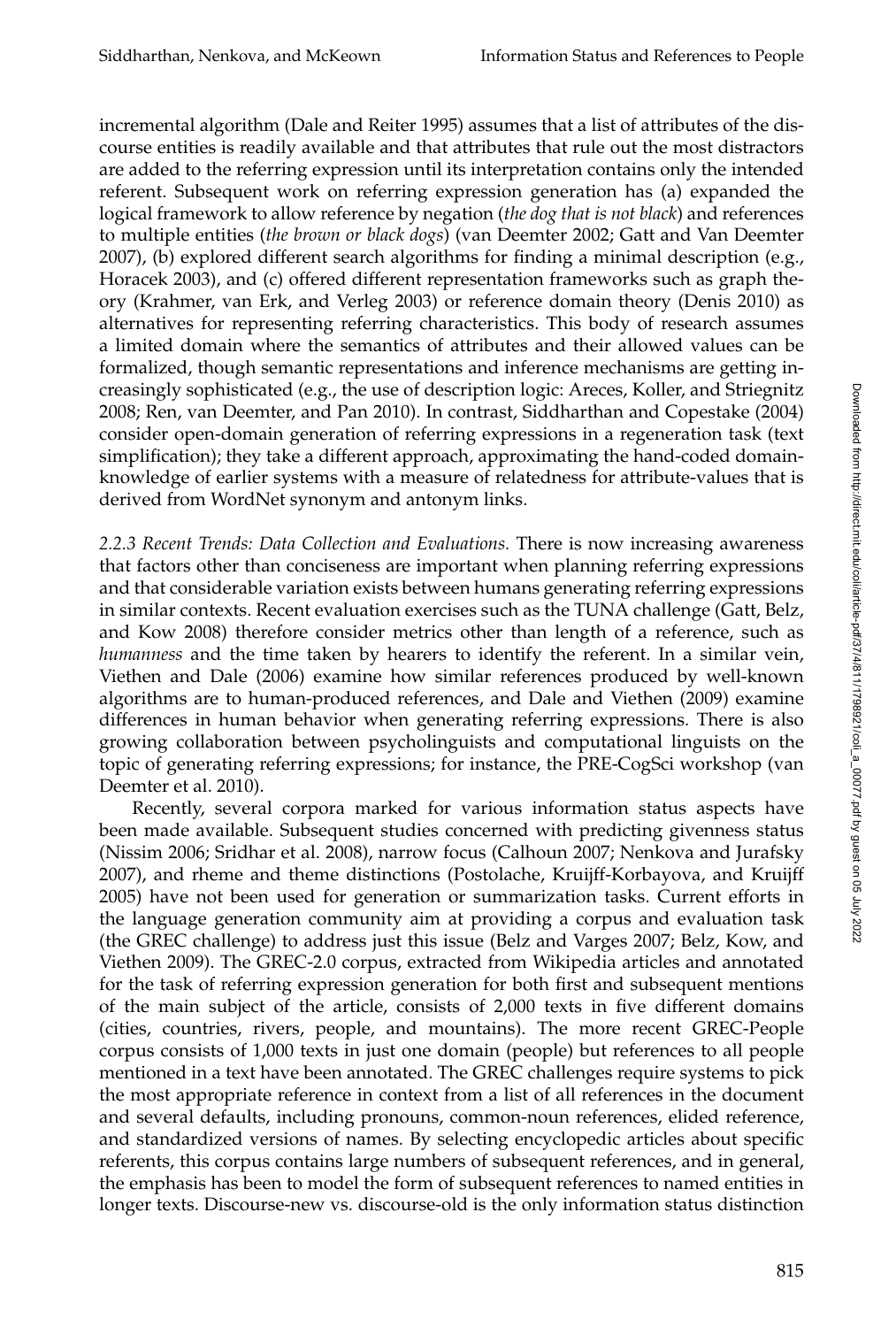that participating systems model, with other features derived from lexical and syntactic context; for instance, Greenbacker and McCoy (2009) consider subjecthood, parallelism, recency, and ambiguity.

*2.2.4 Applications of Information Status Distinctions to GRE.* The main application of theories of information status has been in anaphora resolution. Information status distinctions are not normally used in work on generating referring expressions, with a few notable exceptions.

Krahmer and Theune (2002) show that the relative salience of discourse entities can be taken into account to produce less-informative descriptions (including fewer attributes than those necessary to uniquely identify the referent using a discourse model that does not incorporate salience). In contrast, Jordan and Walker (2005) show that, in task-oriented dialogs, over-specified references (including more attributes than needed to uniquely identify the intended referent) are more likely for certain dialog states and communicative goals. Some participating teams in the GREC challenges use the discourse-new vs. discourse-old distinction as a feature to help select the most likely reference in context. Different interpretations of Centering Theory have also been used to generate pronominal references (McCoy and Strube 1999; Henschel, Cheng, and Poesio 2000).

Our research is substantially different in that we model a much richer set of information status distinctions. Also, our choice of the news genre makes our studies complementary to the GREC challenges, which use Wikipedia articles about people or other named entities. News stories tend to be about events, not people, and the choice of initial references to participants is particularly important to help the reader understand the news. Our research is thus largely focused on the generation of initial references. Due to their short length, summaries do not generally have long co-reference chains and the issue of subsequent reference is of less interest to us. Further, we aim to generate *new* references to people by identifying semantic attributes that are appropriate given the context of the summary. In contrast, the GREC challenges only require the selection of an existing referring expression from a list.

# **3. Study 1: Discourse-New and Discourse-Old Mentions**

Our first study on information status deals with the discourse-new (first mention) versus discourse-old (subsequent mention) distinction. This is the easiest of the three to model, as it is explicitly given in the text. Nevertheless, referring expressions in extractive summaries can be problematic in this respect as sentences compiled from different documents might contain too little, too much, or repeated information about the referent. The first summary reference to a person, for example, may have been the second reference to that person in the input article and thus might not contain enough information to be comprehensible. Conversely, if the second summary reference to a person occurred first in the input article, it may contain more information than needed. In general, in fluent human written text, discourse-new references to entities are longer and more descriptive, whereas discourse-old references are shorter and have a purely referential function. This is not always the case in automatic summaries: Figure 1 shows two extractive summaries. The summaries give a good indication of the problems with reference that can arise in multi-document summaries. In the first summary, references to the former East German Communist leader Erich Honecker are overly repetitive and unnecessary. The extra identification at each mention totals about 15 words, equivalent to the length of an additional informative sentence that could have been included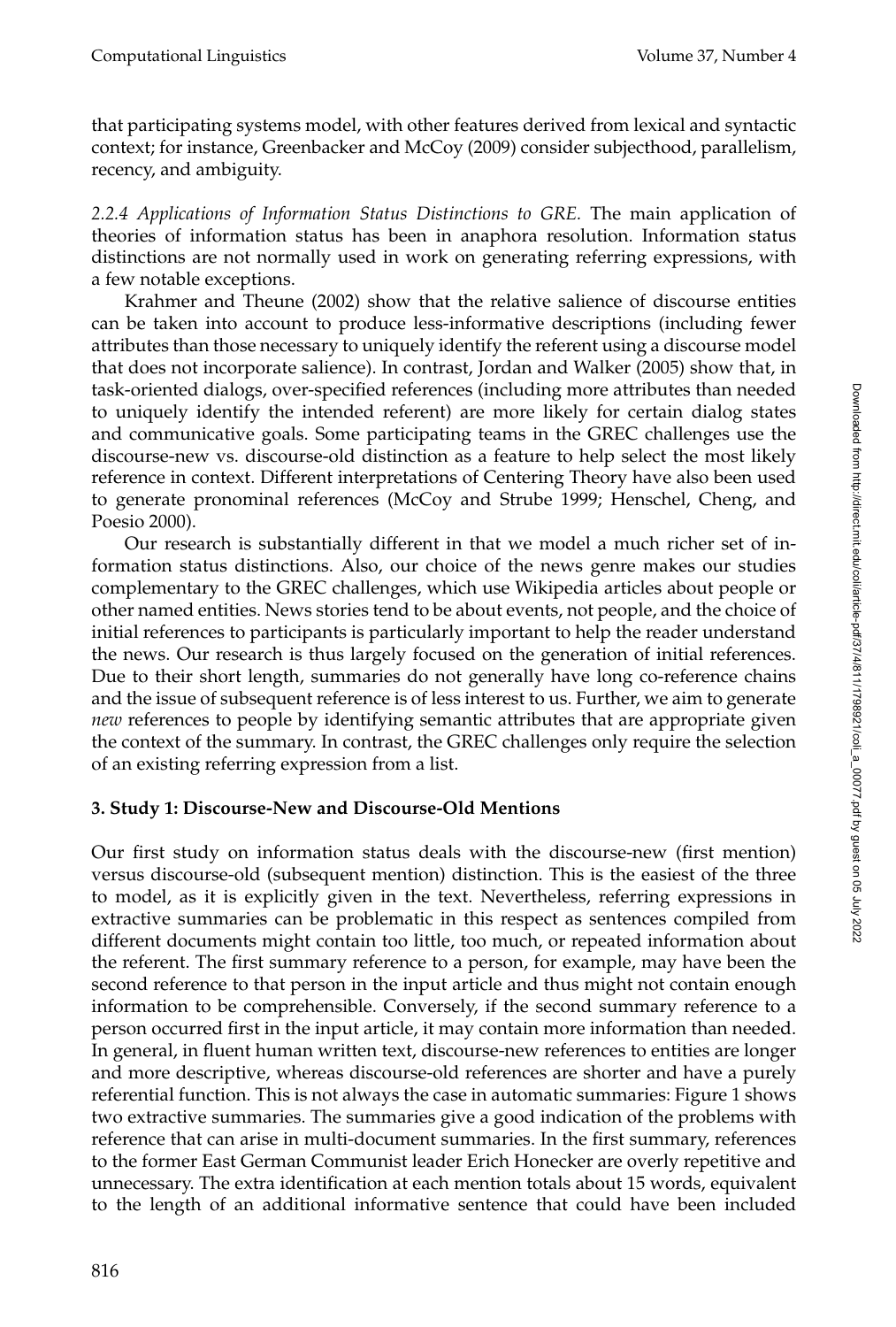#### Summary 1:

Honecker has come under investigation for charges of corruption and living in luxury at the cost of the state. Former East German leader Erich Honecker may be moved to a monastery to protect him from a possible lynching by enraged citizens. As protests gathered strength last fall, Erich Honecker, East Germany's longtime orthodox leader "lost touch with reality," according to the man who succeeded him as Communist leader only to be ousted later. Ousted East German leader Erich Honecker, who is expected to be indicted for high treason, was arrested Monday morning upon release from a hospital and taken to prison.

#### Summary 2:

Turkey has been trying to form a new government since a coalition government led by Yilmaz collapsed last month over allegations that he rigged the sale of a bank. Ecevit refused even to consult with the leader of the Virtue Party during his efforts to form a government. Ecevit must now try to build a government. Demirel consulted Turkey's party leaders immediately after Ecevit gave up.

#### **Figure 1**

Examples of problematic extractive summaries. The first contains too little information in the first reference and too much repeated detail in subsequent references. The second summary does not provide any information about any of the participants in the story.

instead. In the second summary, the references to Turkish politicians are likely to remain unclear to most readers because of the reduced forms that are realized.

#### **3.1 Corpus Analysis**

In order to develop strategies for addressing these issues, we performed a corpus study on the syntactic form of references to people in news text. We used a corpus of news from the test data used in the Document Understanding Conference (DUC) Multidocument Summarization Track (2001–2003), containing 651,000 words and coming from 876 news reports from six different news agencies. The variety of sources is important because working with text from a single source could lead to the learning of paper-specific editorial rules.

The reference characteristics we were interested in were number of pre-modifiers, presence and type of post-modifiers, and the form of name used to refer to people. The corpus was automatically annotated for person name occurrence and co-reference using Nominator (Wacholder, Ravin, and Choi 1997). Syntactic form of references was obtained using Charniak's parser (Charniak 2000). This automatically annotated corpus contains references to 6,240 distinct people.

The distribution of forms for discourse-new and discourse-old references are shown in Table 1. For discourse-old references, computing the probability of a syntactic realization is not as straightforward as for discourse-new references, because the form of the reference is influenced by the form of previous references, among other factors. To capture this relationship, we used the data from discourse-old mentions to form a Markov chain, which captures exactly the probability of transitioning from one form of reference to another. The stationary distributions of the chains for name and pre- and post-modification were computed as an indication of the likelihood of each form in any discourse-old mentions, and are shown in the last column of Table 1.

It is evident from these statistics that, in general, *discourse-new* references should contain the full name and some form of modification, whereas *discourse-old* references should be referred to only by surname. At the same time, there are occasions when the surname only can be used for discourse-new references and, for one in every four references, modifiers are also not necessary. It is thus important to identify referent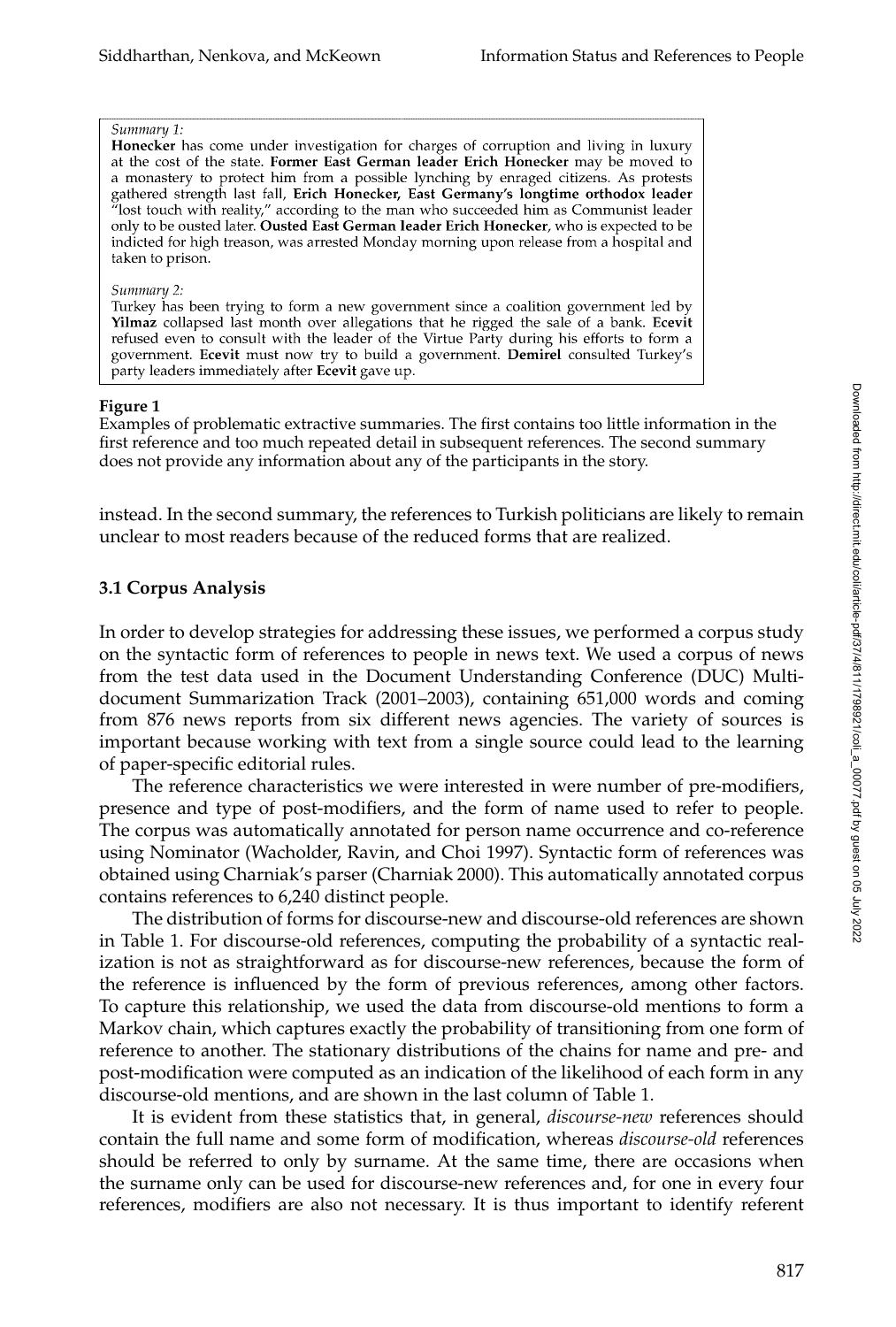Likelihood of reference forms for discourse-new and discourse-old references in DUC multi-document track news clusters.

|                        |                            | Discourse-new | Discourse-old |
|------------------------|----------------------------|---------------|---------------|
| Name Form              | Full name                  | 0.97          | 0.08          |
|                        | Surname only               | 0.02          | 0.87          |
|                        | Other (e.g., Britney, JLo) | 0.01          | 0.05          |
| Pre-Modification       | Any                        | 0.51          | 0.21          |
|                        | None                       | 0.49          | 0.79          |
| Post-Modification      | None                       | 0.60          | 0.89          |
|                        | Apposition                 | 0.25          | 0.04          |
|                        | Relative clause            | 0.07          | 0.03          |
|                        | Other                      | 0.08          | 0.04          |
| Any Modification       | Some Modification          | 0.76          | 0.30          |
| (Either Pre- or Post-) | No Modification            | 0.24          | 0.70          |

properties that can help determine when these less-common types of references are felicitous, and we will indeed turn to this question in Section 4.

# **3.2 Algorithm for Generating Discourse-New and Discourse-Old References to People**

To capture the patterns revealed by the corpus analysis, we developed a set of rewrite rules for references to people shown in Algorithm 1. These rules ensure that the discourse-new reference is descriptive and conveys the full name of the person, and that discourse-old references are as brief as possible, using only the surname of the person. For the discourse-new reference, information from all news articles in the summarization input is used. Applying Algorithm 1 to the extractive summaries from Figure 1 produces the rewrite versions of the summaries in Figure 2.

# **3.3 Evaluation**

To evaluate the impact of the rewrite rules on the overall summary, Algorithm 1 was used to rewrite 11 summaries chosen at random from the DUC 2001 and 2002 summaries that contained at least one reference to a person. Four human judges (graduate students at Columbia University, two in computational linguistics and two in other areas) were then given the pairs of the original summary and its rewritten variant without being explicitly told which is which. They were asked to read the summaries and decide if they prefer one text over the other or if they are equal. They were also asked to give free-form comments on what they would change themselves. The distribution of the 44 preferences is as follows: 39 (89%) preferences were for the rewritten form, 4 (9%) were for the original, and there was no preference for the remaining 1 (2%). This preference for the rewritten form is significant (z-test;  $p < 0.01$ ).

In two out of the four cases where the assessor preferred the original version, they commented that the reason for the preference was that the original version exhibited more variation. This observation indicates that the rule for strictly using surname at discourse-old references is too rigid and most probably will need modification in cases where a person is mentioned more often.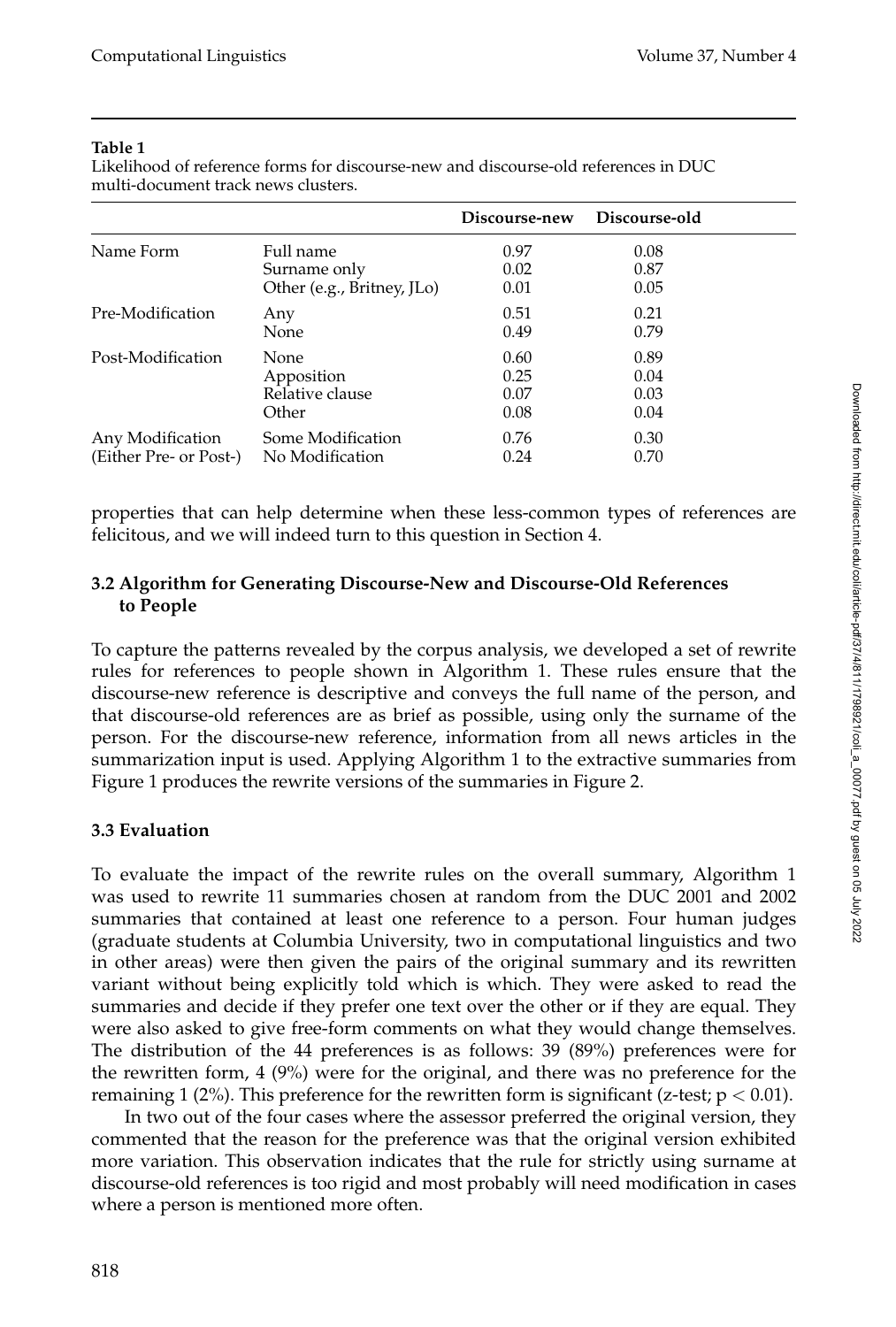#### **Rewrite rules for discourse-new references:**

- 1. IF the person's name is the head of the noun phrase THEN:<br>(a) IF any pre-modification is found in the input THEN:
	- IF any pre-modification is found in the input THEN:
		- i. Insert full name and the longest, in number of words, pre-modifier sequence found in the input articles. In case of ties, the discourse-new reference from the article from which the summary sentence is drawn is preferred.
	- (b) ELSE IF no pre-modification is found in the input THEN:<br>i. Check all discourse-new references in the input to see i
		- Check all discourse-new references in the input to see if any of them includes an apposition modifier.
		- ii. Take the longest such modifier and include it in the discourse-new reference NP. Pre-modification is preferred to apposition because they are more frequently used in human-produced texts as shown in the statistics above (in 51% vs. 25% of cases).
- 2. ELSE IF The name is not the head of the noun phrase it appears in, do not rewrite it.

#### **Rewrite rules for discourse-old references:**

1. Use surname only, remove all pre- and post-modifiers.

#### **Algorithm 1:** Form of discourse-new vs. discourse-old references.

#### Summary 1:

Former East German leader Erich Honecker has come under investigation for charges of corruption and living in luxury at the cost of the state. Honecker may be moved to a monastery to protect him from a possible lynching by enraged citizens. As protests gathered strength last fall, **Honecker** "lost touch with reality," according to the man who succeeded him as Communist leader only to be be indicted for high treason, was arrested Monday morning upon release from a hospital and taken to prison.

#### Summary 2:

Turkey has been trying to form a new government since a coalition government led by Prime Minister Mesut Yilmaz collapsed last month over allegations that he rigged the sale of a bank. Premier-designate Bulent Ecevit refused even to consult with the leader of the Virtue Party during his efforts to form a government. Ecevit must now try to build a government. President Suleyman Demirel consulted Turkey's party leaders immediately after Ecevit gave up.

#### **Figure 2**

Rewritten versions of extractive summaries from Figure 1.

These results show that even the basic distinction of discourse-new and discourseold reference in the input and the summaries, the simplest distinction we explore, can help improve summaries. Still, our distributional analysis of syntactic forms in humangenerated summaries showed that a full quarter of the discourse-new references contain no modification at all, and half the discourse-new references contained either no modification or just a title or role modifier (e.g., *Mr.* or *President*). There are also differences in the forms of references to people between news reports and human summaries of news (Siddharthan, Nenkova, and McKeown 2004), so not all discourse-new references from the input should be reused directly. Journalistic conventions for many mainstream newspapers dictate that initial mentions to people include a minimum description such as their role or title and affiliation. However, in news summaries written by humans, there are greater space constraints that might warrant shorter references to people. In order to capture reference variation and compression correctly, we need further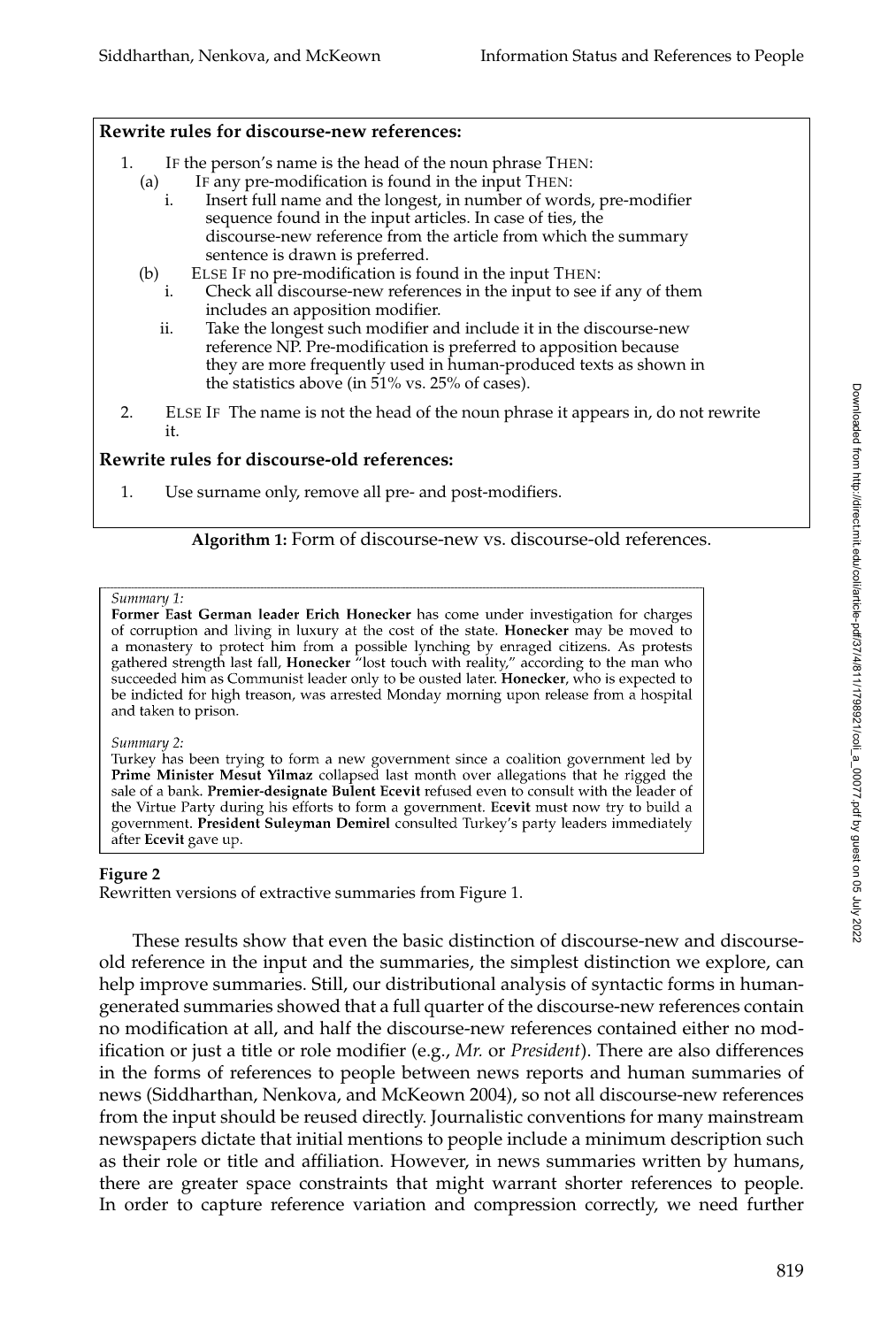distinctions (familiarity and global salience) that will help us determine when it is felicitous to leave out information. We next describe how we learn these distinctions (Section 4) before using them to make generation decisions (Section 5).

# **4. Study 2: Automatic Prediction of Referent Familiarity and Salience**

Deciding how much and what information to include in a reference is influenced by at least two factors: the degree of *familiarity* of the referent (hearer-old vs. hearer-new distinction) and the degree of global *salience* of the referent (is the entity a major or minor character in the news event). These two distinctions have not previously been studied in the context of summarization. There is a trade-off, particularly important for a short summary, between what the speaker wants to convey and how much the listener needs to know. The major/minor distinction plays a role in defining the communication goal (what the summary should be about, which characters are important enough to refer to by name, etc.). The hearer-old/hearer-new distinction can be used to determine whether a description for a character is required from the listener's perspective.

**Hearer-old vs. hearer-new***.* Hearer-new entities in a summary should be described in sufficient detail, whereas hearer-old entities do not require an introductory description. This distinction can have a significant impact on overall length and intelligibility of the produced summaries. Usually, summaries are very short—100 or 200 words for input articles totaling 5,000 words or more. Several people might be involved in a story, which means that if all participants are fully described, little space will be devoted to actual news. In addition, introducing already-familiar entities might distract the reader from the main story (Grice 1975). It can therefore be useful to refer to an entity that can be assumed hearer-old by just a title + surname (e.g., *President Obama*) or by full name only, with no accompanying description (e.g., *Michael Jackson*). Such application of the hearerold/hearer-new distinction can explain the results from our corpus study of realizations in which we found that 49% of discourse-new references contain only the name or the name and title with no additional descriptive information.

**Major vs. minor***.* Another distinction that human summarizers seem to make is whether a character in a story is a central or a minor one and this distinction can be conveyed by using different forms of referring expressions. It is common to see references in human summaries such as *the dissident's father*. Usually, discourse-new references made solely with a common noun phrase, without the inclusion of the person's name, are employed when the person is not the main focus of a story and is only peripherally related to the main story focus. By automatically inferring if a character is major or minor for the story, we can decide whether to name the character in the summary. Furthermore, many summarization systems use the presence of named entities as a feature for computing the importance of a sentence (Ge, Huang, and Wu 2003; Saggion and Gaizaukas 2004). The ability to identify and use only the major story characters for computing sentence importance can benefit such systems because, in the multi-document summarization track of DUC, only 5% of all people mentioned in the input are also mentioned in the human summaries.

In this section, we report our experiments on building an automatic predictor for the hearer-old/hearer-new and major/minor distinctions. For these experiments, we use data from DUC to approximate the distinctions of interest, without the need for manual annotation. We then validate the performance of the predictor on an independent data set using human judgments as gold standard, achieving high accuracy. These two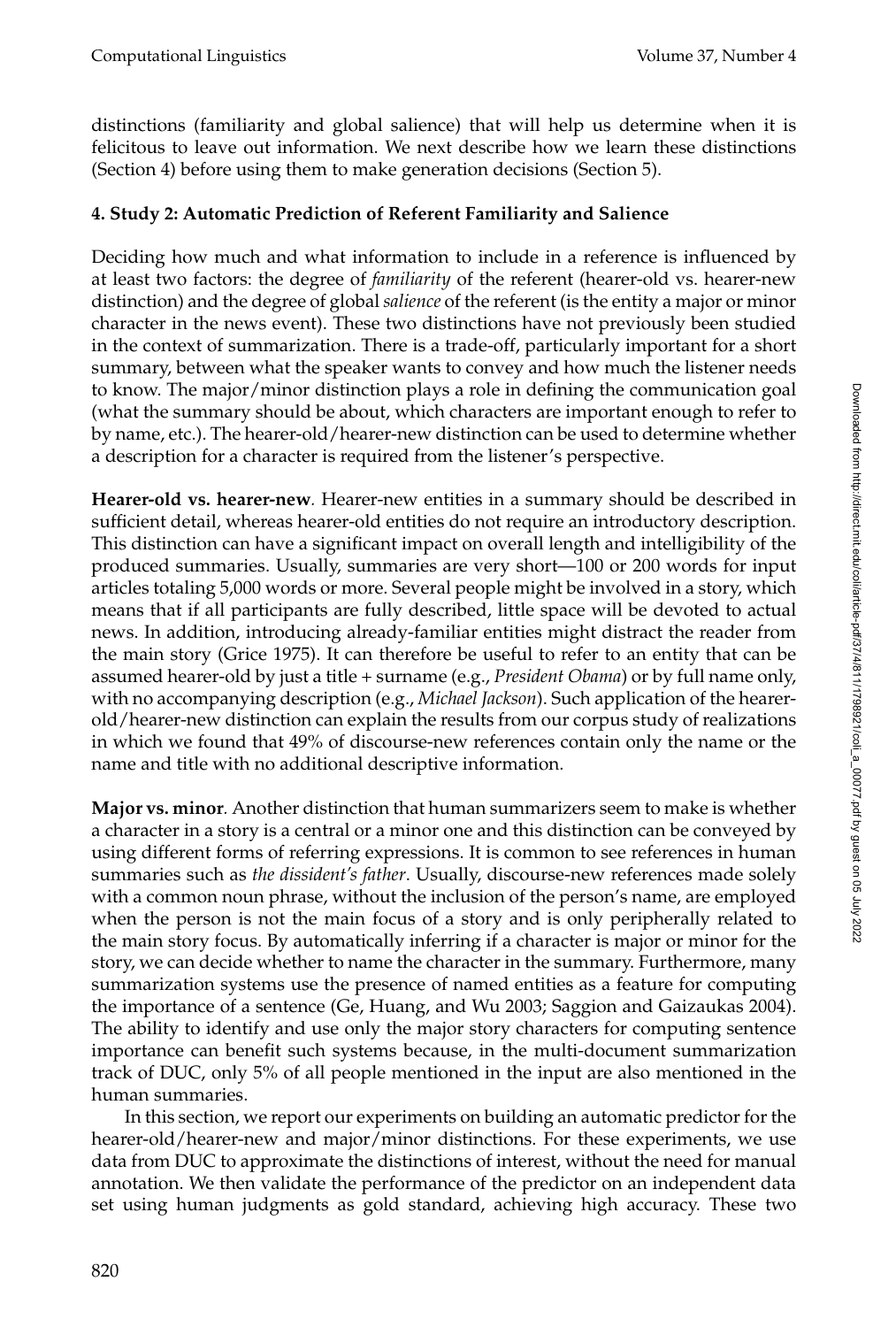distinctions are then used to automatically predict the form and content of discoursenew reference in summaries (Section 5).

### **4.1 Data Preparation**

We use data from the DUC multi-document summarization collection (2001–2004), consisting of 170 pairs of document input sets (10 documents per set) and the corresponding human-written multi-document summaries (two or four per set). Our aim is to identify every person mentioned in a document set (the 10 news reports and the associated human summaries), assign labels for the hearer-old/hearer-new and major/minor distinctions, and generate feature sets for supervised learning. To do this, we first pre-process the data as described next.

*4.1.1 Automatic Pre-Processing.* Our experiment requires an analysis of every reference to a person in the input documents. For this purpose, we use a variety of tools to perform named entity resolution and co-reference, and to analyze the content of references, including pre-modifiers and post-modification using relative clauses or appositives.

To identify the level of analysis required, we manually inspected the first 500 discourse-new references to people from human summaries in the DUC 2001–2004 data. We found that 71% of pre-modifying words were either title or role words (e.g., *Prime Minister, Physicist,* or *Dr.*) or temporal role modifying adjectives such as *former* or *designate*. Affiliation (country, state, location, or organization names) constituted 22% of pre-modifying words. All other kinds of pre-modifying words, such as *moderate* or *loyal* constituted only 7%. We concluded that there are two attributes that are particularly relevant for generation of discourse-new references of people: role and affiliation.<sup>1</sup>

For named entity recognition and semantic analysis of references, all input documents and summaries were tagged using IDENTIFINDER (Bikel, Schwartz, and Weischedel 1999) to mark up person names, organizations, and locations. We marked up countries and American states using a list obtained from the CIA factsheet.<sup>2</sup> The list consists of 230 country/nationality pairs. To mark up roles, we used a list derived from WordNet (Miller et al. 1993) hyponyms of the *person* synset. Our list has 2,371 entries including multiword expressions such as *chancellor of the exchequer*, *brother in law*, *senior vice president*, and so forth. The list is quite comprehensive and includes roles from the fields of sports, politics, religion, military, business, and many others. We also used WordNet to obtain a list of 58 temporal adjectives. WordNet classifies these as pre- (e.g., *occasional*, *former*, *incoming*) or post-nominal (e.g., *elect*, *designate*, *emeritus*).

In addition, the documents and summaries were annotated with a part-of-speech tagger and simplex noun-phrase chunker (Grover et al. 2000). Also for each named entity, relative clauses, appositional phrases, and copula constructs, as well as pronominal co-reference, were automatically annotated (Siddharthan 2003a, 2003b). The goal was to find, for each person mentioned in the input set, the list of all references to the person in all input documents. For this purpose, all input documents were concatenated and processed with IDENTIFINDER. The IDENTIFINDER output was automatically

<sup>1</sup> Our findings are not specific to the news genre or the summarization task; Sekine and Artiles (2009) report that their annotators marked 123 attributes of people mentioned in 156 Web documents. The four most frequent attributes in their collection were: occupation, work, affiliation, and full name; these are the same attributes that we identify.

<sup>2</sup> https://www.cia.gov/library/publications/the-world-factbook/fields/2110.html, which provides a list of countries and states, abbreviations, and adjectival forms; for example, *United Kingdom/U.K./British/Briton* and *California/Ca./Californian*.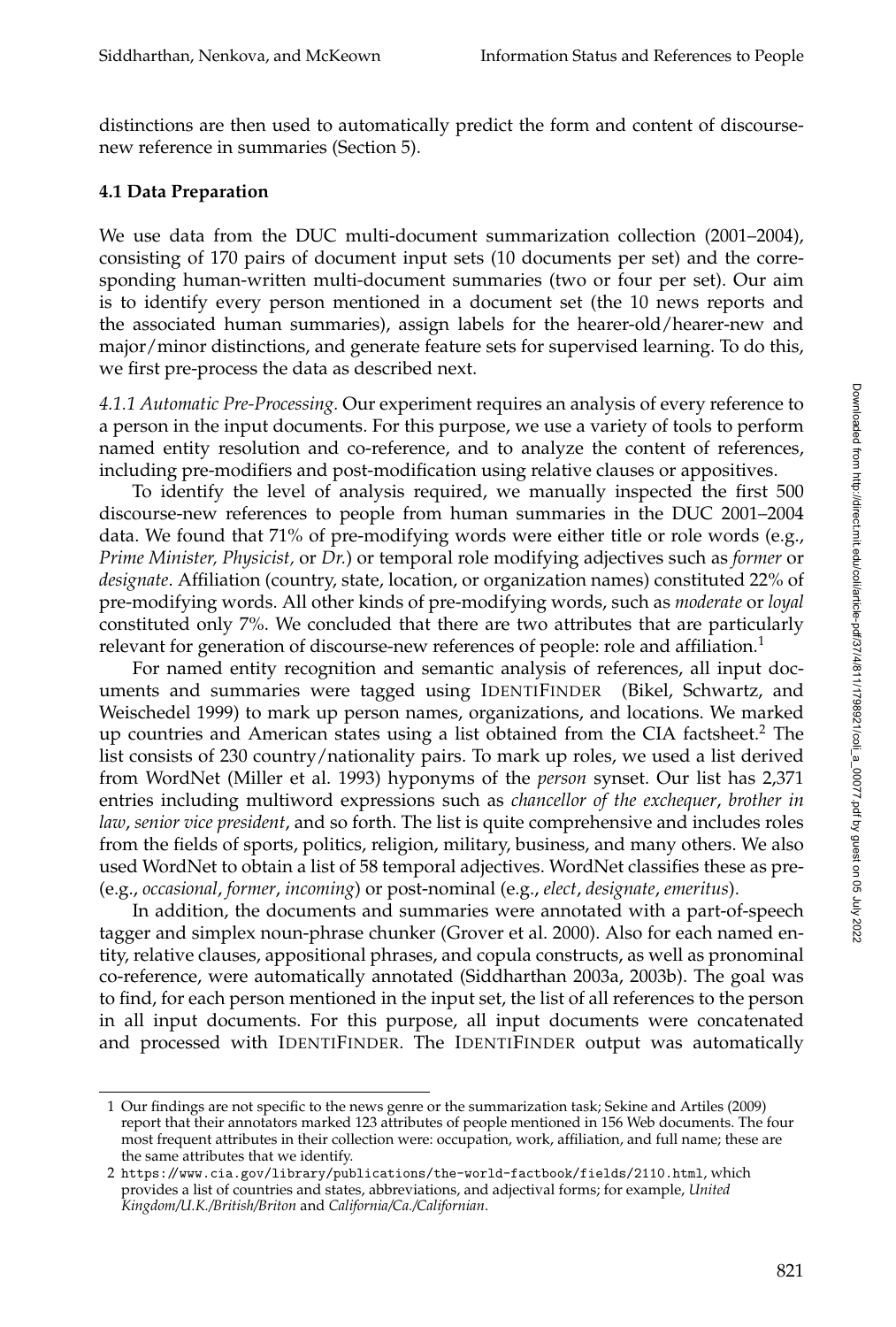#### Andrei Sakharov

| Doc 1: | [IR] laureate Andrei D. Sakharov ; [CO] Sakharov ; [CO] Sakharov ; [CO] Sakharov ;<br>[CO] Sakharov ; [PR] his ; [CO] Sakharov ; [PR] his ; [CO] Sakharov ; [RC] who acted as an unofficial Kremlin envoy to the troubled Transcaucasian region last month ; [PR]<br>he ; $[PR]$ He ; $[CO]$ Sakharov ; |
|--------|---------------------------------------------------------------------------------------------------------------------------------------------------------------------------------------------------------------------------------------------------------------------------------------------------------|
| Doc 2: | [IR] Andrei Sakharov ; [AP] , 68 , a Nobel Peace Prize winner and a human rights activist , ; [CO] Sakharov ; [IS] a physicist ; [PR] his ; [CO] Sakharov ;                                                                                                                                             |

#### **Figure 3**

Example information collected for *Andrei Sakharov* from two news reports. "IR" stands for "initial reference", "CO" for noun co-reference, "PR" for pronoun reference, "AP" for apposition, "RC" for relative clause and "IS" for copula.

post-processed to mark up co-referring names and to assign a unique canonical name for each name co-reference chain. For co-reference, a simple rule of matching the surname was used, and the canonical name was the "FirstName LastName" string where the two parts of the name could be identified. $3$  Concatenating all documents assures that the same canonical name will be assigned to all named references to the same person.

The tools for pronoun co-reference and clause and apposition identification and attachment (Siddharthan 2002, 2003a) were run separately on each document. Then for each item in the list of canonical names derived from the IDENTIFINDER output, we matched the initial reference in the generic co-reference list for the document with the surname from the canonical name list. The pre-processing steps described previously allow us to collect co-reference information and realization forms (see Figure 3) for each person in each input set, for documents and summaries.

The tools that we used have been evaluated separately when used in a single document setting. In our cross-document matching processes, we could incur more errors, for example, when the co-reference chain in the merged documents is not accurate. On average, out of 27 people per input cluster of documents, 4 people are lost in the matching step for a variety of reasons such as errors in the clause identifier or the co-reference.

*4.1.2 Data Labeling.* We are interested in acquiring labeled data for familiarity (whether a person is likely to be hearer-old or hearer-new) and global salience (whether a person is a major or minor character in the news story). We now describe how we create labeled data for each of these distinctions.

**Hearer-old vs. hearer-new***.* Entities were automatically labeled as hearer-old or hearernew by analyzing the syntactic form that human summarizers used for initial references to them. The labeling rests on the assumption that the people who produced the summaries used their own prior knowledge in choosing appropriate references for the summary. Thus, they could refer to people they regarded as familiar to the general public using short forms such as (1) title or role + surname or (2) full name only with no pre- or post-modification. Entities were labeled as hearer-old when the majority of human summarizers for the set referred to them using the forms (1) or (2) (we discuss the validity of this automatic labeling process in Section 4.3.1). The hearer-new/hearer-old distinction is dynamic; when initially unfamiliar characters (like

<sup>3</sup> Occasionally, two or more different people with the same surname are discussed in the same set and this algorithm would lead to errors in such cases. We did keep a list of first names associated with the entity, so a more refined matching model could be developed, but this was not the focus of our work.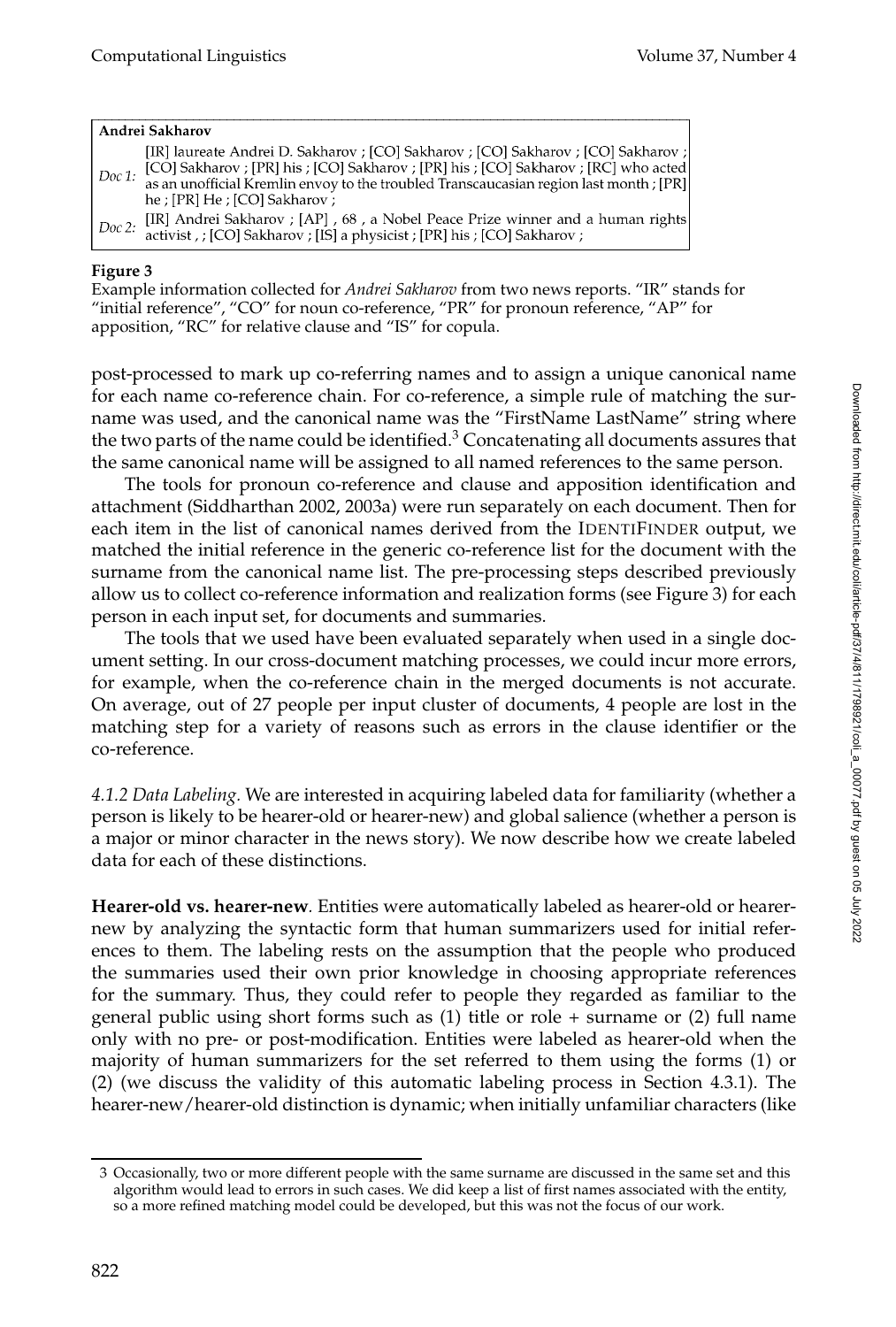Saddam Hussein before the first Gulf War) appear in the news over a period of time, they can become hearer-old. Thus the classification of the same person can be different for different document sets dating to different years. From the people mentioned in human summaries, we obtained 118 examples of hearer-old and 140 examples of hearernew persons—258 examples in total—for supervised machine learning.

**Major vs. minor***.* In order to label an entity as major or minor, we again used the human summaries. Entities that were mentioned *by name* in at least one summary were labeled *major*, and those not mentioned by name in any summary were labeled *minor*. The underlying assumption is that people who are not mentioned in any human summary, or are mentioned without being named, are not central to the story. There were 258 major characters whose names made it to at least one human summary and 3,926 minor characters whose names were absent from all human summaries. The small fraction of major entities in the corpus is not surprising, because many people in news articles express opinions, make statements, or are in some other way indirectly related to the story, without being central to it.

### **4.2 Machine Learning Experiments**

Having created labeled data for classifying people as hearer-new or hearer-old and as major or minor characters, we now proceed to learn these distinctions in a supervised framework. For our experiments, we used the WEKA (Holmes, Donkin, and Witten 1994) machine learning toolkit and obtained the best results for hearer-old/hearer-new using a support vector machine (Sequential Minimal Optimization [SMO] algorithm, with default parameters) and for major/minor, a tree-based classifier (J48, with WEKA parameters: "J48 -U -M 4").

We now discuss what features we used for our two classification tasks (see the list of features in Table 2). Our hypothesis is that features capturing the frequency and syntactic and lexical forms of references are sufficient to infer the desired distinctions.

The frequency features are likely to give a good indication of the global salience of a person in the document set. Pronominalization indicates that an entity was particularly salient at a specific point of the discourse, as has been widely discussed in attentional status and centering literature (Grosz and Sidner 1986; Gordon, Grosz, and Gilliom 1993). Modified noun phrases (with apposition, relative clauses, or pre-modification) can also signal different information status; for instance, we expect post-modification to be more prevalent for characters who are less familiar. For our lexical features, we used two months worth of news articles collected over the Web (and independent of the DUC collection) to collect unigram and bigram lexical models of discourse-new references of people. The names themselves were removed from the discourse-new reference noun phrases and the counts were collected over the pre-modifiers only. One of the lexical features we used is whether a person's description contains any of the 20 most frequent description words from our Web corpus. We reasoned that these frequent descriptors may signal importance; the full list is:

*president, former, spokesman, sen, dr, chief, coach, attorney, minister, director, gov, rep, leader, secretary, rev, judge, US, general, manager, chairman*

We also used features based on the overall likelihood of a person's description using the bigram model from our Web corpus. These features can help indicate whether a person has a role or affiliation that is important.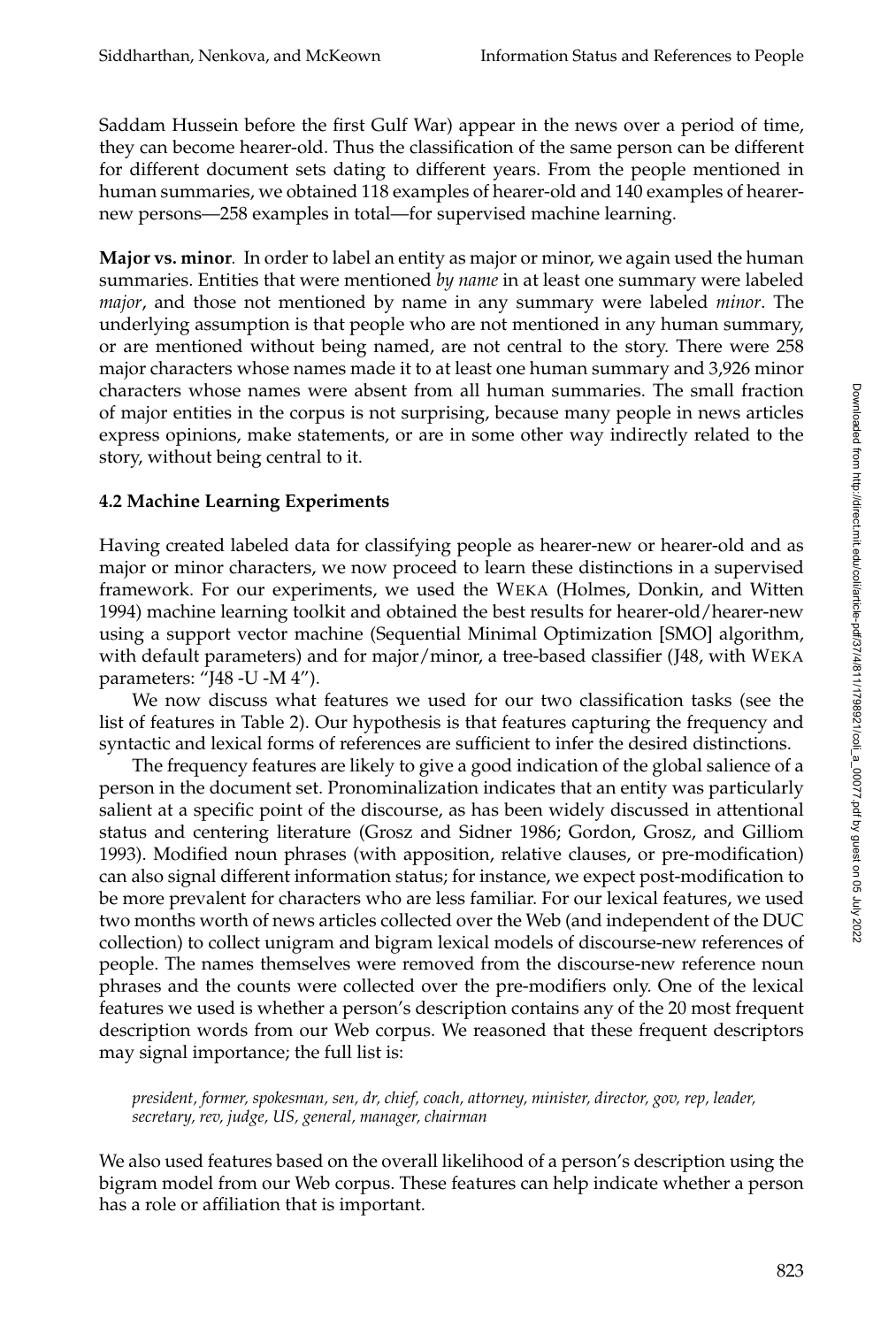List of features used for classification.

|             | <b>Frequency Features</b>                                                                                           |        |                                                                                                                                             |
|-------------|---------------------------------------------------------------------------------------------------------------------|--------|---------------------------------------------------------------------------------------------------------------------------------------------|
| 0,1:        | Number of references to the person,<br>including pronouns (total and<br>normalized by feature 2)                    | 2:     | Total number of documents<br>containing the person                                                                                          |
| 3:          | Proportion of discourse-new<br>references containing full name                                                      | 4:     | Number of times the person was<br>referred to by name after the<br>discourse-new reference                                                  |
|             | <b>Syntactic Features</b>                                                                                           |        |                                                                                                                                             |
| 5,6:        | Number of appositives or relative<br>clauses attaching to initial references<br>(total and normalized by feature 2) | 7,8:   | Number of times apposition was<br>used to describe the person (total<br>and normalized by feature 2)                                        |
| 9,10:       | Number of times a relative clause<br>was used to describe the person<br>(total and normalized by feature 2)         | 11,12: | Number of apposition, relative<br>clause or copula descriptions (total<br>and normalized by feature 2)                                      |
| 13,14:      | Number of copula constructions<br>involving the person (total and<br>normalized by feature 2)                       |        |                                                                                                                                             |
|             | <b>Lexical Features</b>                                                                                             |        |                                                                                                                                             |
| 15, 16, 17: | Probability of an initial reference<br>according to a bigram model (av.,<br>max, and min of all initial references) | 18:    | Number of top 20 high frequency<br>description words (from references<br>to people in a large news corpus)<br>present in initial references |

In the experiments reported subsequently, all our features are derived exclusively from the input documents, and we do not derive any features from the summaries. We performed 20-fold cross validation for both classification tasks.

*4.2.1 Hearer-Old vs. Hearer-New Results.* We present our results for classifying people as hearer-old/hearer-new in Table 3. The 0.54 majority class prediction for the hearerold/hearer-new classification task is that no-one is known to the reader. Using this prediction in a summarizer would result in excessive detail in referring expressions and a consequent reduction in space available to summarize the news events. The SMO prediction outperformed the baseline accuracy by 22 percentage points (significant at  $p = 0.01$ , z-test) and is more meaningful for real tasks.

We performed feature selection (using the WEKA CfsSubsetEval attribute evaluator and BestFirst -D 1 -N 5 search method) to identify which are the most important features for this classification task. The important features were: the number of appositions (features 7, 8) and relative clauses (feature 9), number of mentions within the document set (features 0,1), total number of apposition, relative clauses and copula (feature 12), number of high frequency pre-modifiers (feature 18), and the minimum bigram probability (feature 17). Thus, the lexical and syntactic features were more useful than frequency features for determining familiarity.

*4.2.2 Major vs. Minor Results.* For major/minor classification, the majority class prediction has 94% accuracy (Table 4), but is not useful for a reference generation task as it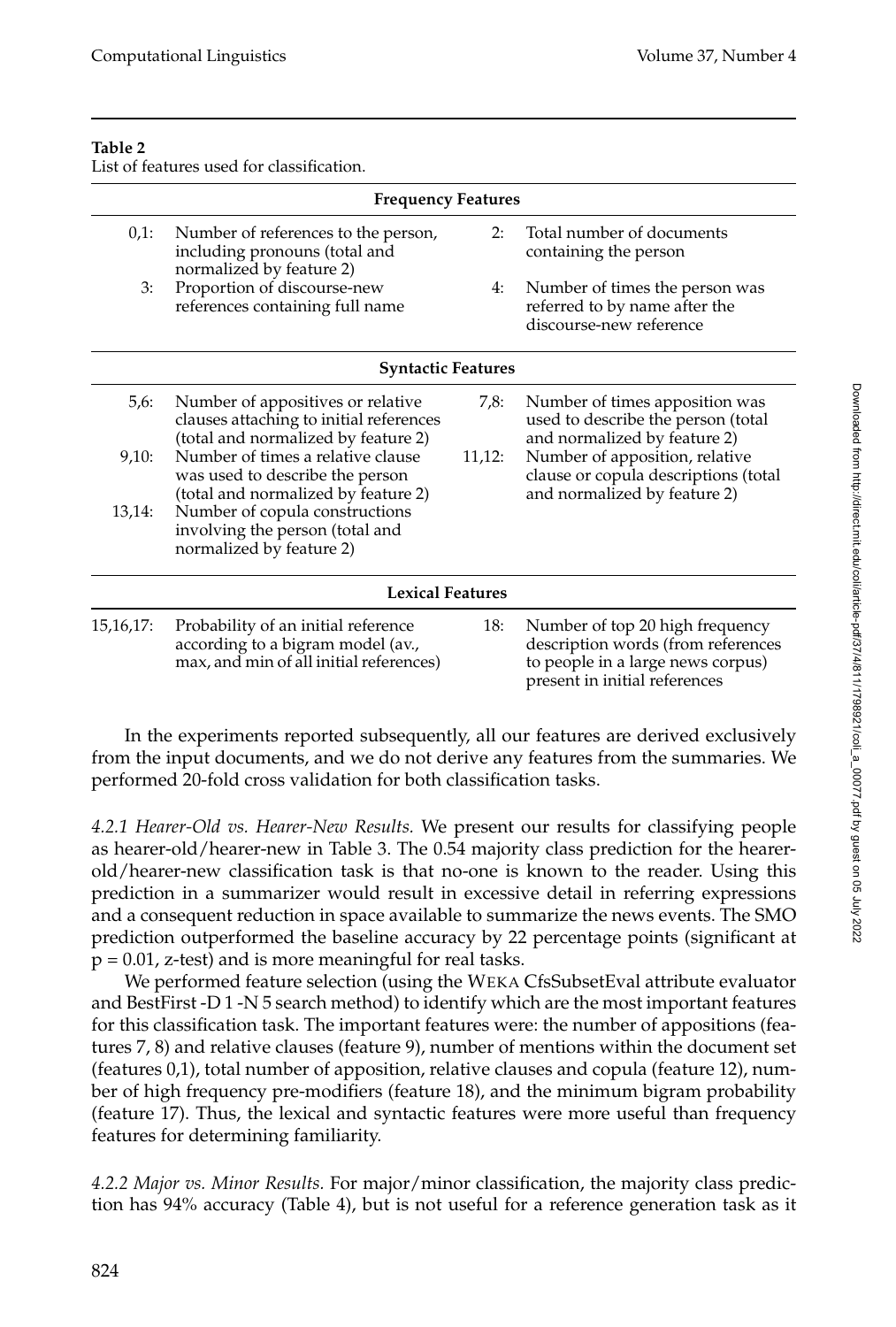Cross-validation Accuracy and  $P/R/F$  results for hearer-old vs. hearer-new predictions (258 data points). The improvement in accuracy of SMO over the baseline is statistically significant (z-test;  $p < 0.01$ ).

| <b>Classifier</b>                | Accuracy | Class      | Precision | <b>Recall</b> | F    |
|----------------------------------|----------|------------|-----------|---------------|------|
| SMO (Only frequency features)    | 0.64     | hearer-new | 0.76      | 0.43          | 0.55 |
|                                  |          | hearer-old | 0.56      | 0.84          | 0.67 |
| SMO (Only lexical features)      | 0.65     | hearer-new | 0.64      | 0.81          | 0.71 |
|                                  |          | hearer-old | 0.68      | 0.47          | 0.55 |
| SMO (Only syntactic features)    | 0.72     | hearer-new | 0.82      | 0.65          | 0.73 |
|                                  |          | hearer-old | 0.67      | 0.83          | 0.74 |
| SMO (frequency+lexical features) | 0.66     | hearer-new | 0.65      | 0.82          | 0.72 |
|                                  |          | hearer-old | 0.70      | 0.48          | 0.57 |
| <b>SMO</b> (all features)        | 0.76     | hearer-new | 0.84      | 0.68          | 0.75 |
|                                  |          | hearer-old | 0.69      | 0.85          | 0.76 |
| Majority class prediction        | 0.54     | hearer-new | 0.54      | 1.00          | 0.70 |
|                                  |          | hearer-old | 0.00      | 0.00          | 0.00 |

#### **Table 4**

Cross-validation Accuracy and  $P/R/F$  results for major vs. minor predictions (4,184 data points). The improvement in accuracy of J48 over the baseline is statistically significant (z-test;  $p < 0.01$ ).

| <b>Classifier</b>                | Accuracy | <b>Class</b>                       | Precision    | <b>Recall</b> | F            |
|----------------------------------|----------|------------------------------------|--------------|---------------|--------------|
| J48 (Only frequency features)    | 0.95     | major-character<br>minor-character | 0.81<br>0.96 | 0.38<br>0.99  | 0.51<br>0.98 |
| J48 (Only lexical features)      | 0.94     | major-character<br>minor-character | 0.70<br>0.95 | 0.16<br>0.99  | 0.26<br>0.97 |
| J48 (Only syntactic features)    | 0.95     | major-character<br>minor-character | 0.72<br>0.96 | 0.36<br>0.99  | 0.48<br>0.98 |
| J48 (frequency+lexical features) | 0.96     | major-character<br>minor-character | 0.69<br>0.96 | 0.47<br>0.99  | 0.56<br>0.98 |
| [48 (all features)               | 0.96     | major-character<br>minor-character | 0.70<br>0.97 | 0.53<br>0.99  | 0.60<br>0.98 |
| Majority class prediction        | 0.94     | major-character<br>minor-character | 0.00<br>0.94 | 0.00<br>1.00  | 0.00<br>0.97 |

predicts that *no* person should be mentioned by name and all are minor characters. The machine learning approach improves on the baseline accuracy by two percentage points, which is statistically significant (z-test;  $p < 0.01$ ). Due to the skewed nature of our data, precision/recall measures are more useful for analyzing our results. Table 4 shows the performance of the machine learner with different combinations of frequency and lexical and syntactic features. The best results are obtained using all three types of features and it appears that all three aspects are important, yielding an F-measure of 0.60 for the smaller major-character class and and 0.98 for the majority minor-character class.

In a task where ten 400–500 word documents are summarized into 100 words, human summarizers can differ in their interpretations of what is most important to convey. This is a well-established and studied fact in summarization (van Halteren and Teufel 2003). To study how human agreement on the major/minor distinction relates to our automatic prediction results, we further analyzed the 148 persons from DUC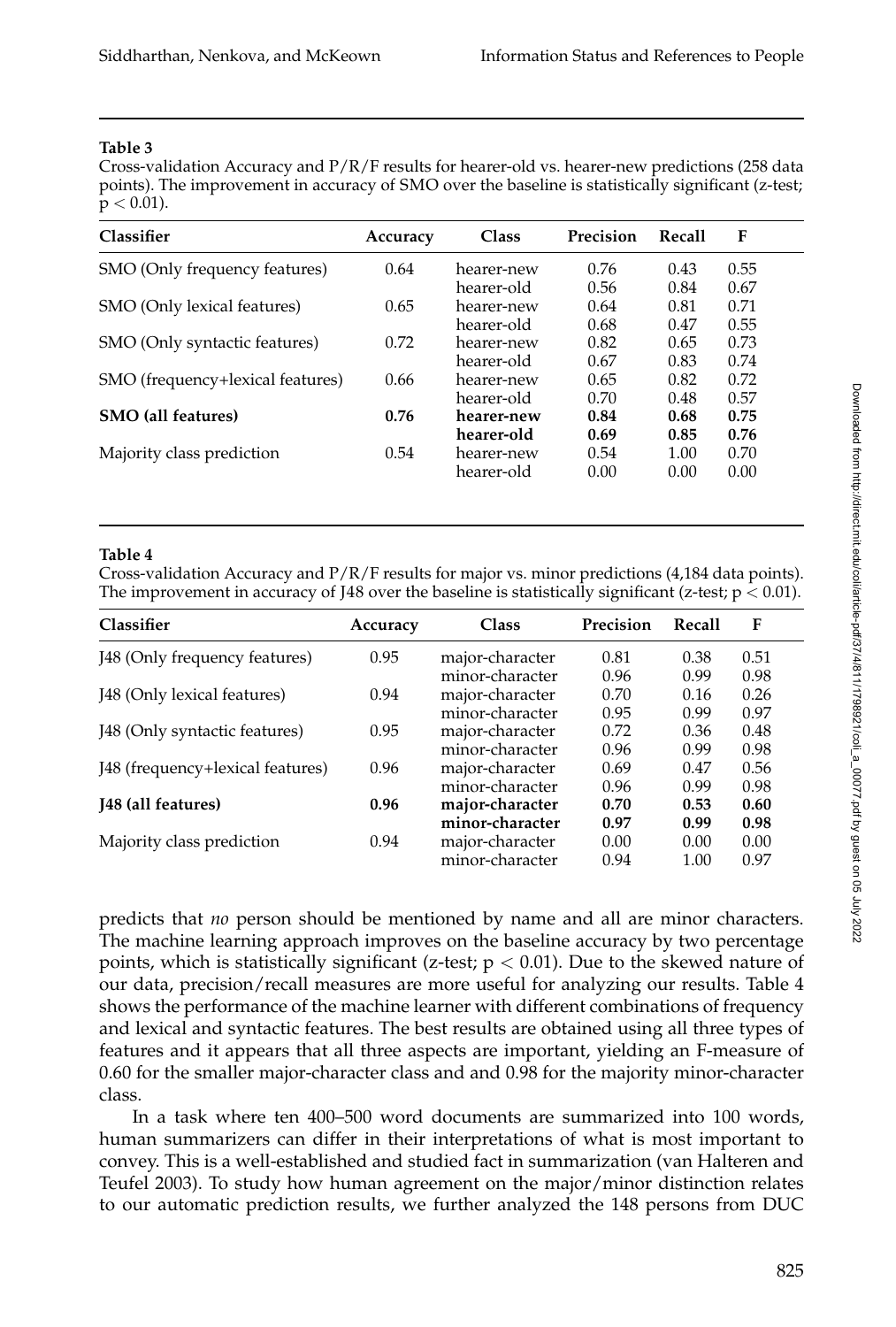| Number of summaries<br>containing the person | Number of<br>examples | Number and %<br>recalled by J48 |  |
|----------------------------------------------|-----------------------|---------------------------------|--|
| 1 out of $4$                                 | 59                    | $15(20\%)$                      |  |
| 2 out of $4$                                 | 35                    | 20(57%)                         |  |
| 3 out of 4                                   | 29                    | 23(79%)                         |  |
| $4$ out of $4$                               | 25                    | 21(84%)                         |  |
|                                              |                       |                                 |  |

J48 Recall results and human agreement for major vs. minor classifications.

'03 and DUC '04 sets for which DUC provides four human summaries (there were only two summaries provided for earlier sets). Table 5 presents the distribution of recall taking into account *how many* humans mentioned the person by name in their summary (in our data-labeling, people are labeled as major if *any* summary had a reference to them, see Section 4.1.2). It can be seen that recall is high (0.84) when all four humans consider a character to be major, and falls to 0.2 when only one out of four humans does.

We performed feature selection (using the WEKA CfsSubsetEval attribute evaluator and BestFirst -D 1 -N 5 search method) to identify which are the most important features for the classification task. For the major/minor classification, the important features used by the classifier were the number of documents in which the person was mentioned (feature 2); number of mentions within the document set (features 1, 4); number of relative clauses (feature 9, 10) and copula (feature 13) constructs; total number of apposition, relative clauses, and copula (feature 11); number of high frequency premodifiers (feature 18); and the maximum bigram probability (feature 16).

As for the hearer-old/hearer-new classification, the syntactic forms of references were a significant indicator, suggesting that the centrality of the character was signaled by journalists using specific syntactic constructs in the references. On the other hand, unlike the case of familiarity classification, the frequency of mention within and across documents were also significant features. This is intuitive—a frequently mentioned person is likely to be important to the story.

### **4.3 Validating the Results on Current News**

We tested the classifiers on data different from that provided by DUC, and also tested human consensus on the hearer-new/hearer-old distinction. For these purposes, we downloaded 45 clusters from one day's output from Newsblaster (McKeown et al. 2002). We then automatically compiled the list of people mentioned in the automatic summaries for these clusters. There were 107 unique people that appeared in the automatic summaries and 1,075 people in the input clusters.

*4.3.1 Human Agreement on Hearer-Old vs. Hearer-New.* A question arises when attempting to infer hearer-new/hearer-old status: Is it meaningful to generalize this across readers, seeing how dependent it is on the world knowledge of individual readers?

To address the question, we gave four American graduate students at Columbia University a list of the names of people in the DUC human summaries (see Section 4.1), and asked them to write down for each person, their country/state/organization affiliation and their role (writer/president/attorney-general, etc.). We considered a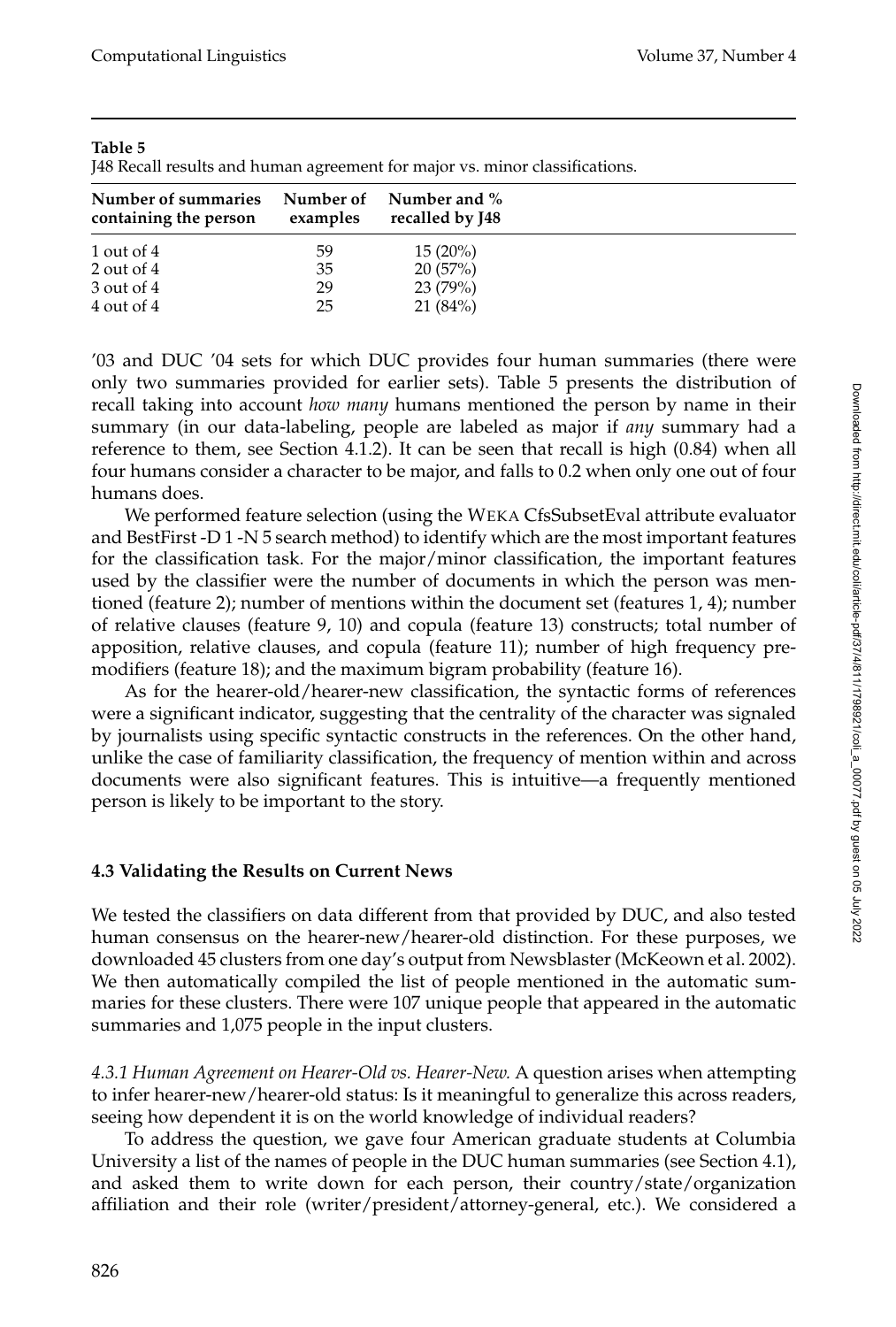|                          | Accuracy, precision, and recall for Newsblaster data. |              |                            |  |  |  |
|--------------------------|-------------------------------------------------------|--------------|----------------------------|--|--|--|
| Class                    |                                                       |              | Precision Recall F-Measure |  |  |  |
| Hearer-old<br>Hearer-new | 0.88<br>0.57                                          | 0.73<br>0.79 | 0.80<br>0.66               |  |  |  |

person hearer-old to a subject if they correctly identified both role and affiliation for that person. For the 258 people in the DUC summaries, the four subjects demonstrated 87% agreement ( $\kappa = 0.74$ ).<sup>4</sup>

Similarly, they were asked to perform the same task for the Newsblaster data, which deals with contemporary news, $5$  in contrast with the DUC data that contained news from the late 1980s and early 1990s. On these data, the human agreement was 91% ( $\kappa$  = 0.78). This is a high enough agreement to suggest that the classification of national and international figures as hearer-old/hearer-new for educated readers is a well-defined task.

*4.3.2 Hearer-Old vs. Hearer-New Results on the Newsblaster Data.* We measured how well the models learned on DUC data perform with current news labeled using human judgment. For each person who was mentioned in the automatic summaries for the Newsblaster data, we compiled one judgment from the four human subjects using majority vote (an example was labeled as hearer-new if two or more out of the four subjects had marked it as hearer-new; the ties were resolved in favor of hearer-new as it is better to provide an initial description of a person when unsure about the person's status). Then we used these data as *test data*, to test the model trained solely on the DUC data. These results are reported in Table 6. The classifier for hearer-old/hearernew distinction achieved 75% accuracy on Newsblaster data labeled by humans (significantly better than the majority class (hearer-new) baseline of  $60.8\%$ ; z-test,  $p = 0.02$ ). This compares well with the reported cross-validation accuracy on DUC data of 76% and indicates that the performance of the classifier is stable and does not vary between the DUC and Newsblaster data. The precision and recall for the Newsblaster data (see Table 6) are also very similar to those for the DUC data.

*4.3.3 Major vs. Minor Results on Newsblaster Data.* For the Newsblaster data, no human summaries were available, so no direct indication of whether a human summarizer will mention a person by name in a summary was available. In order to evaluate the performance of the classifier, we gave a human annotator (a graduate student at Columbia University) the list of people's names appearing in the machine summaries, together with the input cluster and the machine summary, and asked which of the names on the list would be a suitable keyword for the set. Our aim here was to verify that our classifications of people as major or minor correlate with another indicator of importance—suitability for use as a keyword.

<sup>4</sup> κ (kappa) is a measure of inter-annotator agreement over and above what might be expected by pure chance (see Carletta [1996] for discussion of its use in NLP).  $κ = 1$  if there is perfect agreement between annotators,  $κ = 0$  if the annotators agree only as much as you would expect by chance,  $κ < 0$  if the annotators agree less than predicted by chance.

<sup>5</sup> The human judgments were made within a week of the publication of the news stories in the Newsblaster clusters.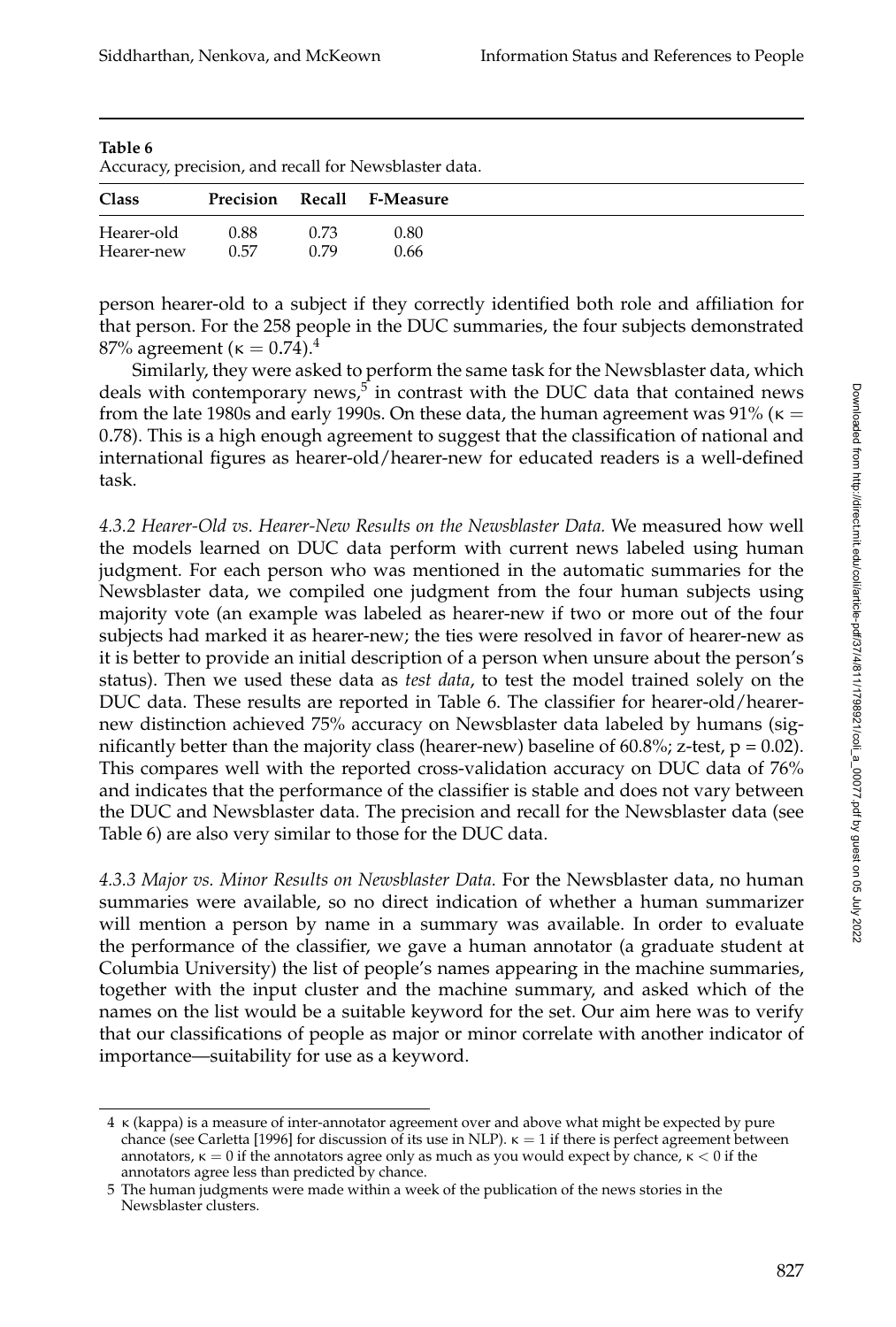Out of the 107 names on the list, the annotator chose 42 as suitable for descriptive keyword for the set. The major/minor classifier was run on these 107 examples; only 40 were predicted to be major characters. Of the 67 test cases that were predicted by the classifier to be minor characters, 12 (18%) were marked by the annotator as acceptable keywords. In comparison, of the 40 characters that were predicted to be major characters by the classifier, 30 (75%) were marked as possible keywords. If the keyword selections of the annotator are taken as ground truth, the automatic predictions have precision and recall of 0.75 and 0.71, respectively, for the *major class*.

# **5. Using Automatically Inferred Distinctions for Generation Decisions**

Having trained models to predict whether a person is a major or a minor character, and whether the person is likely to be hearer-old or hearer-new to the intended audience, we can now make informed decisions on how to generate initial references to people in summaries. In this section, we demonstrate the predictive power of the distinctions we have acquired, by showing how we can determine when to include the name attribute (Section 5.1); post-modification such as apposition or relative clauses (Section 5.2); and pre-modification using specific semantic attributes such as affiliation, role, and temporal modifiers (Section 5.3). Then, in Section 6, we present and evaluate our full algorithm for generating referring expressions to people in multi-document summaries.

# **5.1 Decision 1: Including the Name Attribute**

According to our theory, only major characters should be named in a summary. In addition to using up words, naming minor characters can mark them as being important and distract the reader from the main story by introducing Gricean implicatures (Grice 1975).

In our data, there were 258 people mentioned by name in at least one human summary. In addition to these, there were 103 people who were mentioned in at least one human summary using only a common noun reference (these were identified by hand, as common noun co-reference cannot be performed reliably enough by automatic means). This means that 29% of people mentioned in human summaries are not actually named. Examples of such references include *an off duty black policeman*, *a Nigerian born Roman catholic priest*, and *Kuwait's US ambassador*.

Our WEKA machine learner for the major/minor distinction achieved a testing accuracy of 74% on these 103 examples. In other words, we can reproduce human judgment on which people to refer to by name in three quarters of cases. This is a very encouraging result given the novelty of the task.

As mentioned before, different human summarizers can sometimes make different decisions on the form of reference to use. Out of the 103 examples of people with an unnamed reference in at least one human summary, there were 63 people who were not mentioned by name in any summary. WEKA correctly labeled 58 (92%) as minor characters. Out of the 40 cases where some summarizers used named reference and others used common noun reference, 22 of these 40 (55%) were labeled as minor characters. As before, we observe that when human summarizers generate references of the same form (reflecting consensus on conveying the perceived importance of the character), the machine predictions are very accurate.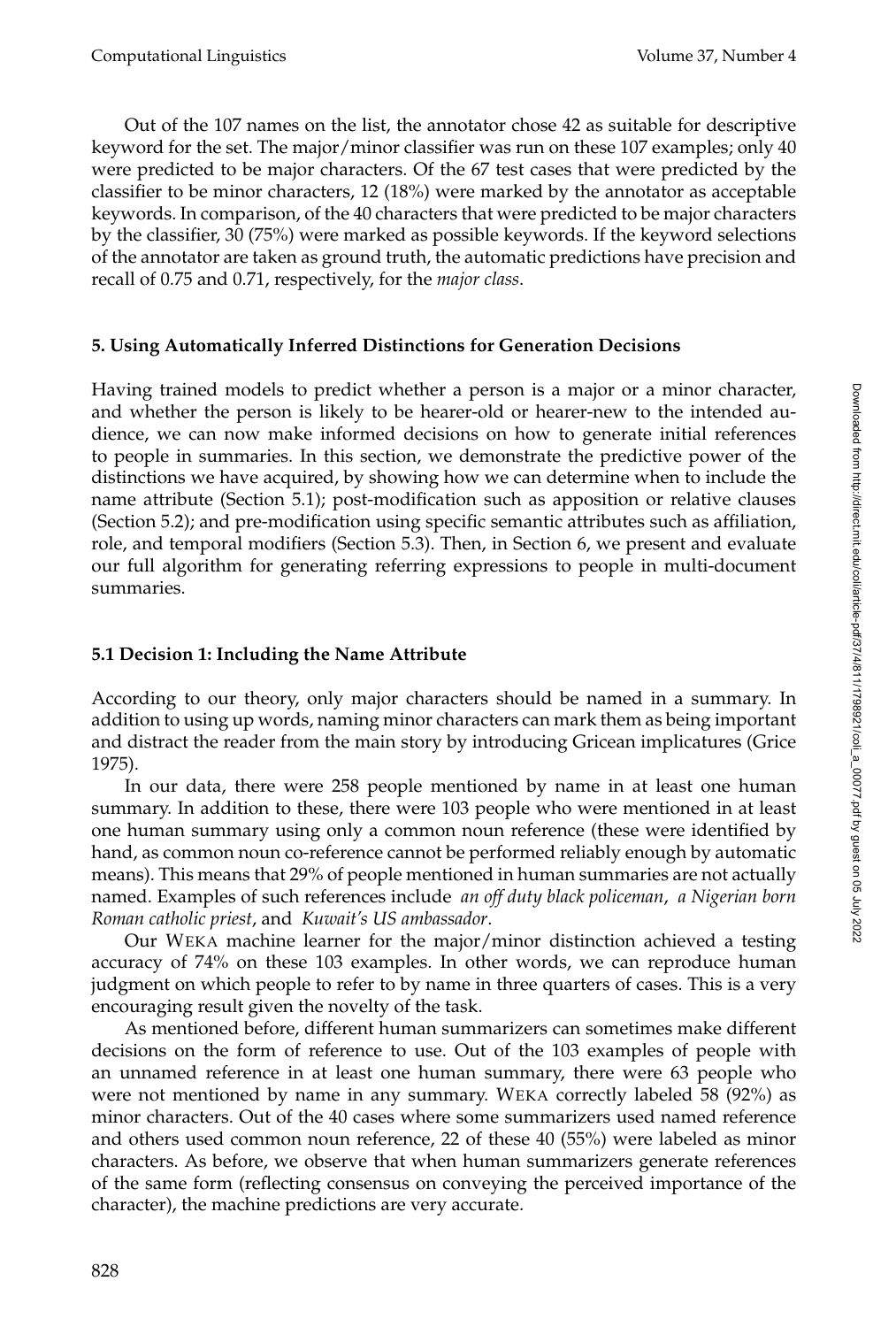### **5.2 Decision 2: Elaborating Using Post-Modification**

One aspect of reference generation that is informed by the hearer-old/hearer-new status is the use of apposition or relative clauses for elaboration. It has been observed (Siddharthan, Nenkova, and McKeown 2004) that, on average, these constructs occur 2.3 times *less* frequently in human summaries than in machine summaries. Postmodification tends to be more lengthy than pre-modification, and by predicting when this is not required, we can achieve large reductions in length.

To determine when an appositive or relative clause can be used to modify a reference, we considered the 151 examples out of 258 where there was at least one relative clause or apposition describing the person in the input. We labeled an example as positive if *at least* one human summary contained an apposition or relative clause for that person and negative otherwise. There were 66 positive and 85 negative examples. This data is informative because although for the majority of examples (56%) all the human summarizers agreed not to use post-modification, there were very few examples (under 5%) where all the humans agreed to post-modify. This reflects the high cost in word count for using these forms of modification. Intuitively, it would appear that for around half the cases (56%), it should be obvious that no post-modification is required, but for the other half, opinions can vary.

We report that *none* of the hearer-old persons (as classified by the SMO algorithm) were post-modified. Our predictions cleanly partition the examples into those where post-modification is not required, and those where it might be. Because we could not think of any simple rule that handled the remaining examples, we added the testing predictions of hearer-old/hearer-new and major/minor as features to the list in Table 2 and tried to learn this task using the tree-based learner J48. We report a testing accuracy of 71.5%, which is significantly higher than both the 56% for the majority class baseline (z-test;  $p < 0.01$ ) and 62.5% for a baseline using the original feature set without the two information status features (z-test;  $p < 0.05$ ).

There were only three useful features—the predicted hearer-new/hearer-old status, the number of high frequency pre-modifiers for that person in the input (feature 18 in Table 2), and the average number of post-modified initial references in the input documents (feature 12).

### **5.3 Decision 3: Including Pre-Modifying Attributes**

As mentioned in Section 4.1.1, our analysis of pre-modification in initial references to people in DUC human summaries showed that 71% of pre-modifying words were either title or role words or temporal role modifying adjectives. Affiliations constituted 22% of pre-modifying words and all other pre-modifying words, such as *moderate* or *loyal* constituted only 7%. We therefore only consider the inclusion of roles, temporal modifiers, and affiliations in this section.

*5.3.1 Including Role and Temporal Modification Attributes.* The DUC human summarizers tended to follow journalistic conventions regarding the inclusion of a title or role in initial references to people. Indeed a simple rule—to always include the role/title in initial references—reproduced the choices made by the human summarizers in 79% of cases. A manual analysis of cases where human summarizers omitted title/role words revealed some insights. There were a small number of historical figures (e.g., *Galileo* and *Napoleon*) and people from the entertainment industry (e.g., *Robert Redford* and *Yoko Ono*) who were always referred to only by name. Otherwise, the main factor appears to be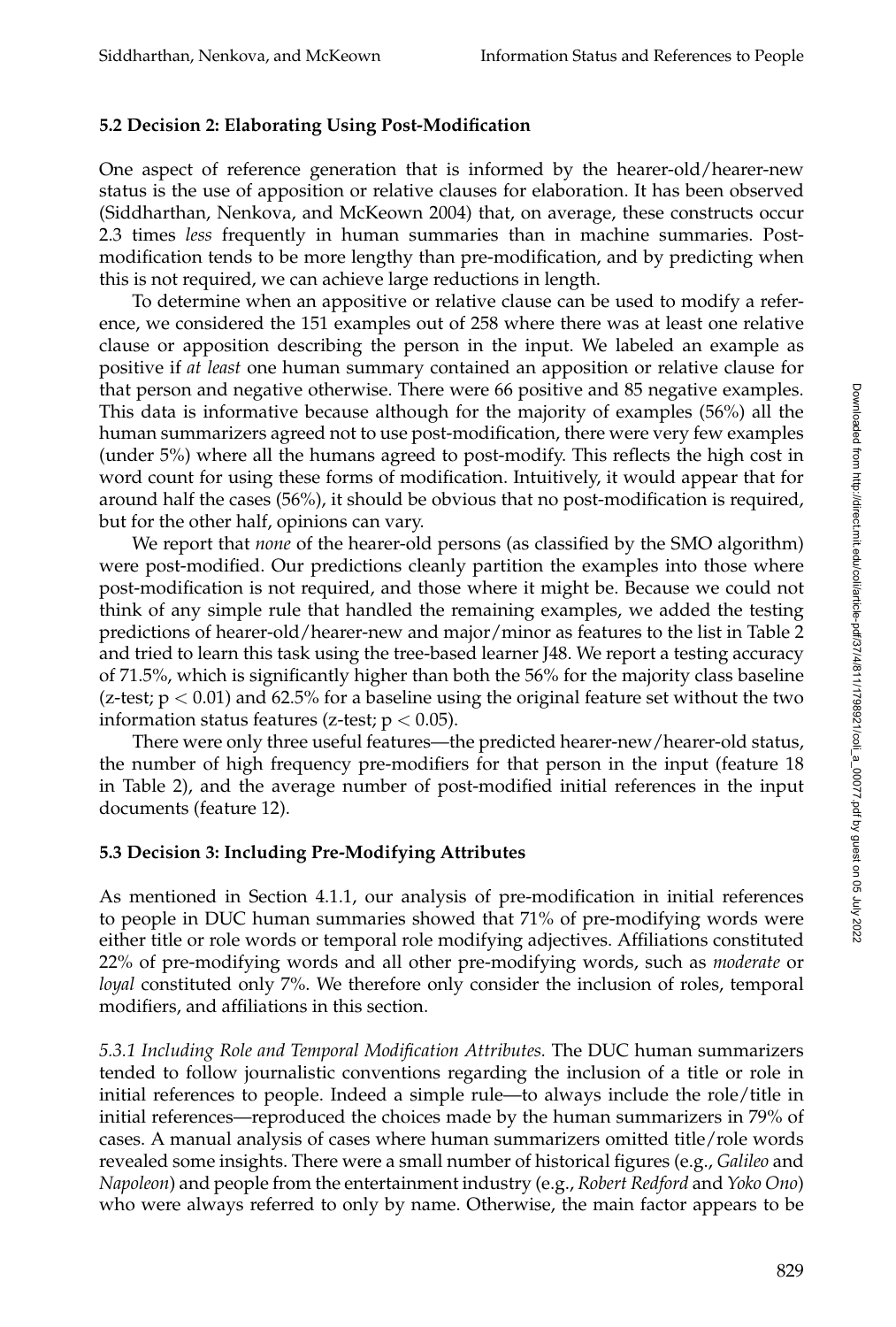*notoriety*. People who were almost never referred to with a title or role include *Moammar Gadhafi, Osama bin Laden, Fidel Castro, Yasser Arafat*, and *Boris Yeltsin*. Others who were referred to both with and without a title/role by different human summarizers include *George Bush, Bill Clinton, Margaret Thatcher, Michael Gorbachev*, and *Slobodan Milosevic*. As we have no insights as to how to model notoriety, we did not try to improve on this "always include" baseline, but we can nonetheless suggest that for greater compression, the role or title can be omitted for hearer-old persons; for example, generating *Margaret Thatcher* instead of *Former Prime Minister Margaret Thatcher*.

*5.3.2 Including Affiliation Attributes.* We now describe a procedure that uses hearer and discourse information to decide when to provide an affiliation in the initial reference to a person. This issue is ubiquitous in summarizing news; for example, the reference generator might need to decide between *White House Press Secretary James Brady* and *Press Secretary James Brady*, between *Soviet President Gorbachev* and *President Gorbachev*, or between *Indiana Senator Dan Quayle* and *Senator Dan Quayle*.

1. IF:

(a) the person is classified as hearer-old OR

(b) the person's organization (country/ state/ affiliation) has been already mentioned AND is the most salient organization in the discourse at the point where the reference needs to be generated

THEN the affiliation of a person can be omitted in the discourse-new reference.

**Algorithm 2:** Omitting the affiliation in a discourse-new reference.

Based on our intuitions about discourse salience and information status, we initially postulated the decision procedure in Algorithm 2. We described how we make the hearer-new/hearer-old judgment in Section 4.2. We used a salience-list (S-List) (Strube 1998) to determine the salience of organizations. This is a shallow attentional-state model and works as follows:

- 1. Within a sentence, entities are added to the salience-list from left to right.
- 2. Within the discourse, sentences are considered from right to left.

In other words, entities in more recent sentences are more salient than those in previous ones, and within a sentence, earlier references are more salient than later ones.

**Results***.* To make the evaluation meaningful, we only considered examples where there was an affiliation mentioned for the person in the input documents, ruling out the trivial cases where there was no choice to be made (i.e., an affiliation could never be included). There were 272 initial references to 182 persons in the human summaries that met this criterion (note that there were multiple human summaries for each document set).

We used 139 of these 272 examples (from DUC '01, '02, and '03) as training data to check and possibly refine our rule. For each of these 139 initial references to people, we:

1. Obtained from the source news reports the test-set prediction from WEKA on whether that person was hearer-new or hearer-old.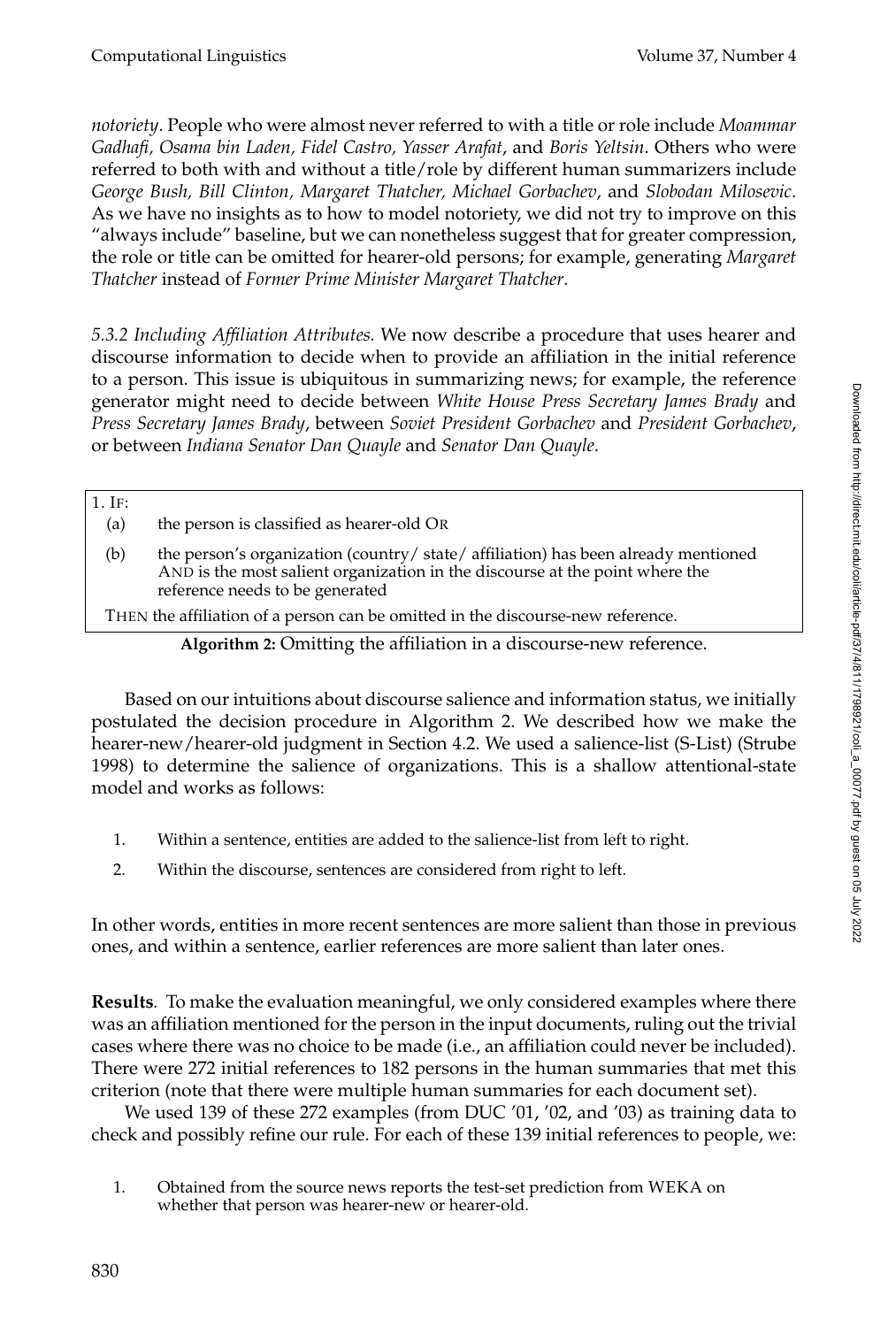- 2. Formed the S-List for affiliations in that human summary at the point of reference.<sup>6</sup>
- 3. Used the decision procedure in Algorithm 2 to decide whether or not to include the affiliation in the reference.

The evaluation consisted of matching our predictions with the observed references in the human summaries. Our decision procedure made the correct decision in 71% of the instances and successfully modeled variations in the initial references used by different human summarizers for the same document set:

- 1. **Brazilian President Fernando Henrique Cardoso** was re-elected in the... [*hearer-new* and Brazil not in context]
- 2. Brazil's economic woes dominated the political scene as **President Cardoso**... [hearer-new and Brazil most salient country in context]

It also modeled variation in initial references to the same person across summaries of different document sets:

- 1. It appeared that **Iraq's President Saddam Hussein** was determined to solve his country's financial problems and territorial ambitions... [*hearer-new* for this document set and Iraq not in context]
- 2. ...A United States aircraft battle group moved into the Arabian Sea. **Saddam Hussein** warned the Iraqi populace that United States might attack... [*hearer-old* for this document set]

An error analysis showed that in most of these instances the rule predicted no affiliation in instances where the human summarizer had included it. In many cases, the person was first mentioned in a context where a different organization/state or country was more salient than their own. When we modified condition (1) of our decision rule (Algorithm 2) to obtain Algorithm 3, the accuracy increased to 78%. The improved performance of our second decision procedure suggests that affiliation is sometimes included in references to even hearer-old persons in order to aid the hearer in immediately recollecting the referent. Both algorithms make errors on such cases, however, and there appears to be some variability in how human summarizers make their decisions in these contexts.

#### 1. IF:

- (a) the person is hearer-old, *and no country/state/org is more salient than their own* OR
- (b) the person's organization (country/ state/ affiliation) has been already mentioned AND is the most salient organization in the discourse at the point where the reference needs to be generated

THEN the affiliation of a person can be omitted in the discourse-new reference.

**Algorithm 3:** Omitting the affiliation in a discourse-new reference (version 2).

Having convinced ourselves of the validity of these rules, we applied them to the 133 examples in the unseen test data. The results are shown in Table 7. A total of 85%

<sup>6</sup> http://www.cia.gov/cia/publications/factbook provides a list of countries and states, abbreviations and adjectival forms; and the named entity recognition tool IDENTIFINDER marks up organizations. The output was manually cleaned to remove errors in named entity detection.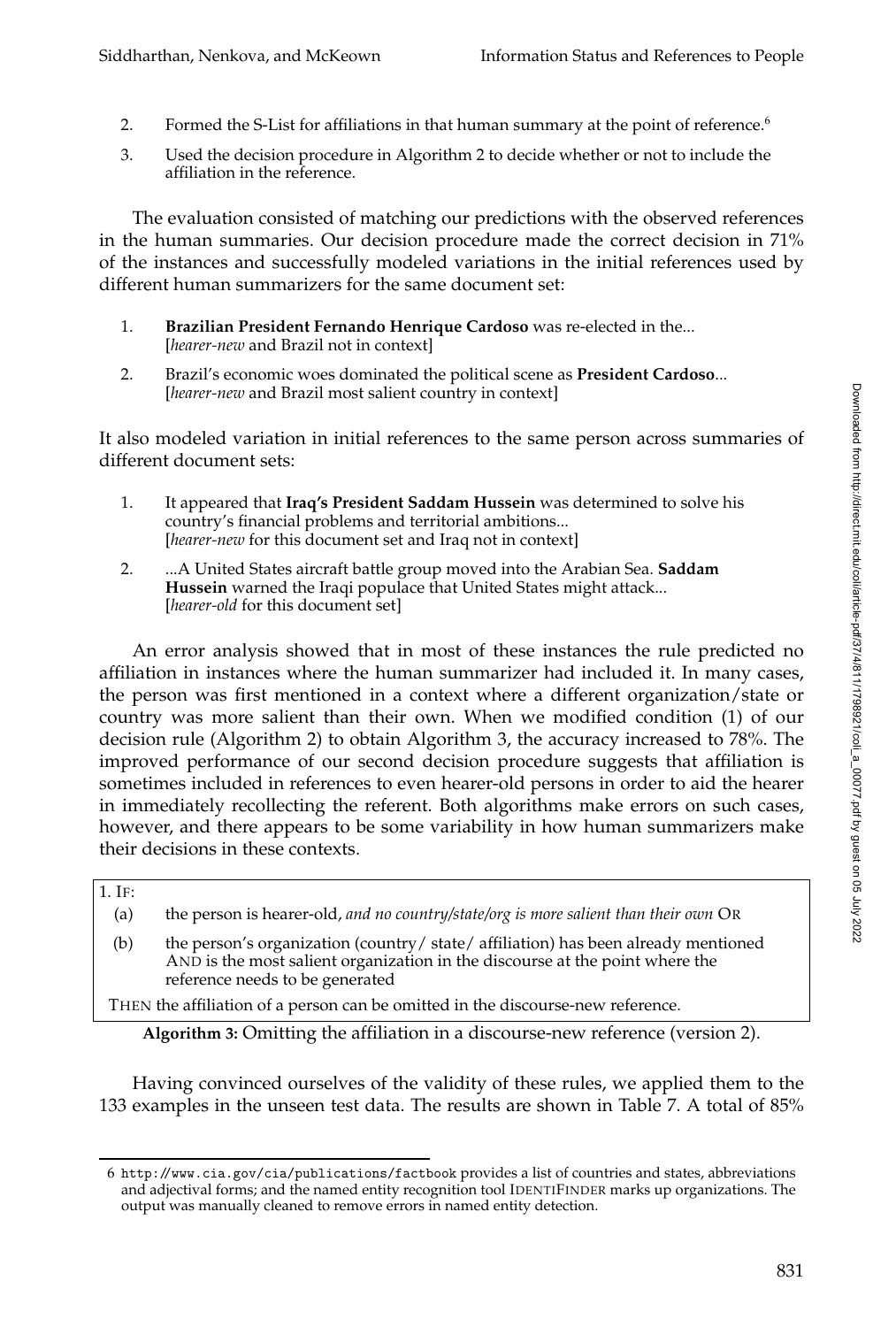Test set results for the decision procedure to include affiliation in initial references. Both rules are significantly better than all the baselines (z-test;  $p < 0.05$ ).

| <b>Algorithm</b>                          | Accuracy |  |
|-------------------------------------------|----------|--|
| Never-Include Baseline                    | 0.56     |  |
| Information-Status Baseline               | 0.58     |  |
| Salience Baseline                         | 0.65     |  |
| Salience+Information Status (Algorithm 2) | 0.79     |  |
| Salience+Information Status (Algorithm 3) | 0.75     |  |

of the observed human references were modeled correctly by either Algorithm 2 or Algorithm 3, demonstrating that the hearer-old/hearer-new distinction is relevant to reference generation. The remaining errors were largely due to misclassifications of people as hearer-new by SMO, thus leading our rule to include affiliation when not required. We compared the rules' prediction accuracy to that of three baselines (see Table 7):

- 1. **Never-Include**: This is the majority class baseline that says that affiliation is always omitted.
- 2. **Information-Status**: Always include if hearer-new, never include if hearer-old (using testing predictions from automatic classification of information status).
- 3. **Salience**: Include affiliation unless that affiliation is already the most salient at the point of reference.

Algorithm 2 performs significantly better than all baselines (z-test;  $p < 0.01$ ), whereas Algorithm 3 performs significantly better than the first two baselines (z-test;  $p < 0.01$ ) and for the third (z-test;  $p < 0.05$ ).

# **6. An Algorithm for Generating References to People in Summaries**

Having shown that important information status distinctions can be acquired automatically (Section 4) and that these distinctions predict aspects of the content and form of references (Section 5), we now update Algorithm 1 from Section 3 to obtain Algorithm 4, our full algorithm for generating references to people in summaries that takes into account the discourse-new vs. discourse-old, hearer-new vs. hearer-old, and major vs. minor distinctions. Table 8 summarizes the accuracy of this algorithm in predicting human generation decisions, as reported in Sections 3 and 5. Next, we report an evaluation of the extent to which reformulating references to people impacts on the quality of news summaries.

# **6.1 Evaluation of Summaries Rewritten According to Algorithm 4**

We evaluated our algorithm using 14 news clusters from the Google News world news section.<sup>7</sup> We selected these clusters in the order they were presented on the Google News site; we excluded three clusters that we deemed too similar to already selected

<sup>7</sup> http://news.google.com/news/section?&topic=w.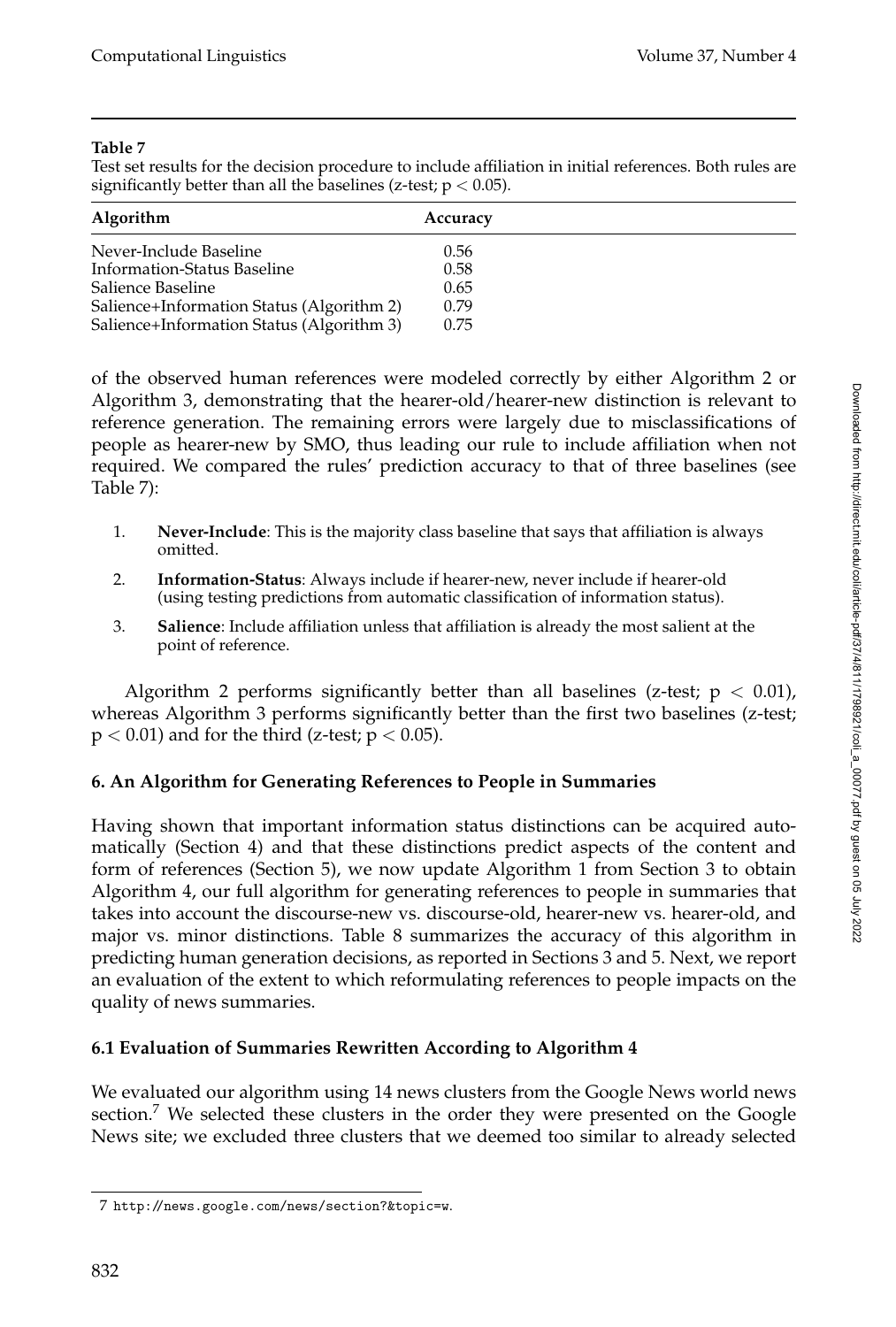|      | Rewrite rules for discourse-new references:                                                    |
|------|------------------------------------------------------------------------------------------------|
| 1.   | IF the person's name is the head of the noun phrase THEN:                                      |
| (a)  | IF Minor Character THEN:                                                                       |
| i.   | EXCLUDE name from reference and only INCLUDE role, temporal<br>modification, and affiliation   |
| (b)  | ELSE IF Major Character AND Hearer-old THEN:                                                   |
| i.   | <b>INCLUDE</b> name                                                                            |
| ii.  | INCLUDE role and any temporal modifier, to follow journalistic<br>conventions                  |
| iii. | EXCLUDE other modifiers including affiliation                                                  |
| iv.  | EXCLUDE any post-modification such as apposition or relative                                   |
|      | clauses                                                                                        |
| (c)  | ELSE IF Major Character AND Hearer-new THEN:                                                   |
| i.   | <b>INCLUDE</b> name                                                                            |
| ii.  | INCLUDE role and any temporal modifier, to follow journalistic<br>conventions                  |
| iii. | IF the person's affiliation has already been mentioned AND is the                              |
|      | most salient organization in the discourse at the point where the                              |
|      | reference needs to be generated THEN EXCLUDE affiliation ELSE<br><b>INCLUDE Affiliation</b>    |
|      |                                                                                                |
| iv.  | Use machine learner described in Section 5.2 to decide whether to<br>include post-modification |
| 2.   | ELSE IF The name is not the head of the noun phrase it appears in, THEN it is not              |
|      | rewritten                                                                                      |
|      | Rewrite rules for discourse-old references:                                                    |
| 1.   | Use surname only, EXCLUDE all pre-modifiers and post-modifiers                                 |

**Algorithm 4:** Generating references to people in news summaries.

clusters, however. We used the first 10 articles in each cluster to create our 14 document sets. We then used the freely available extractive summarizer MEAD (Radev et al. 2004) to generate 200 word summaries for each document set. These extractive summaries were automatically rewritten according to Algorithm 4, as described subsequently. Our evaluation compares the extractive and rewritten summaries.

#### **Table 8**

Summary of the accuracy of Algorithm 4 for specific regeneration decisions.

| <b>Generation Decision</b>   | <b>Section</b>           | <b>Prediction Accuracy</b>                                              |
|------------------------------|--------------------------|-------------------------------------------------------------------------|
|                              | Discourse-new references |                                                                         |
| Include Name                 | Section 5.1              | .74 (rising to .92 when there is unanimity<br>among human summarizers)  |
| Include Role & temporal mods | Section 5.3.1            | .79                                                                     |
| Include Affiliation          | Section 5.3.2            | .75 to .79 (depending on rule)                                          |
| Include Post-Modification    | Section 5.2              | .72 (rising to 1.00 when there is unanimity<br>among human summarizers) |
|                              | Discourse-old references |                                                                         |
| Include Only Surname         | Section 3                | .70                                                                     |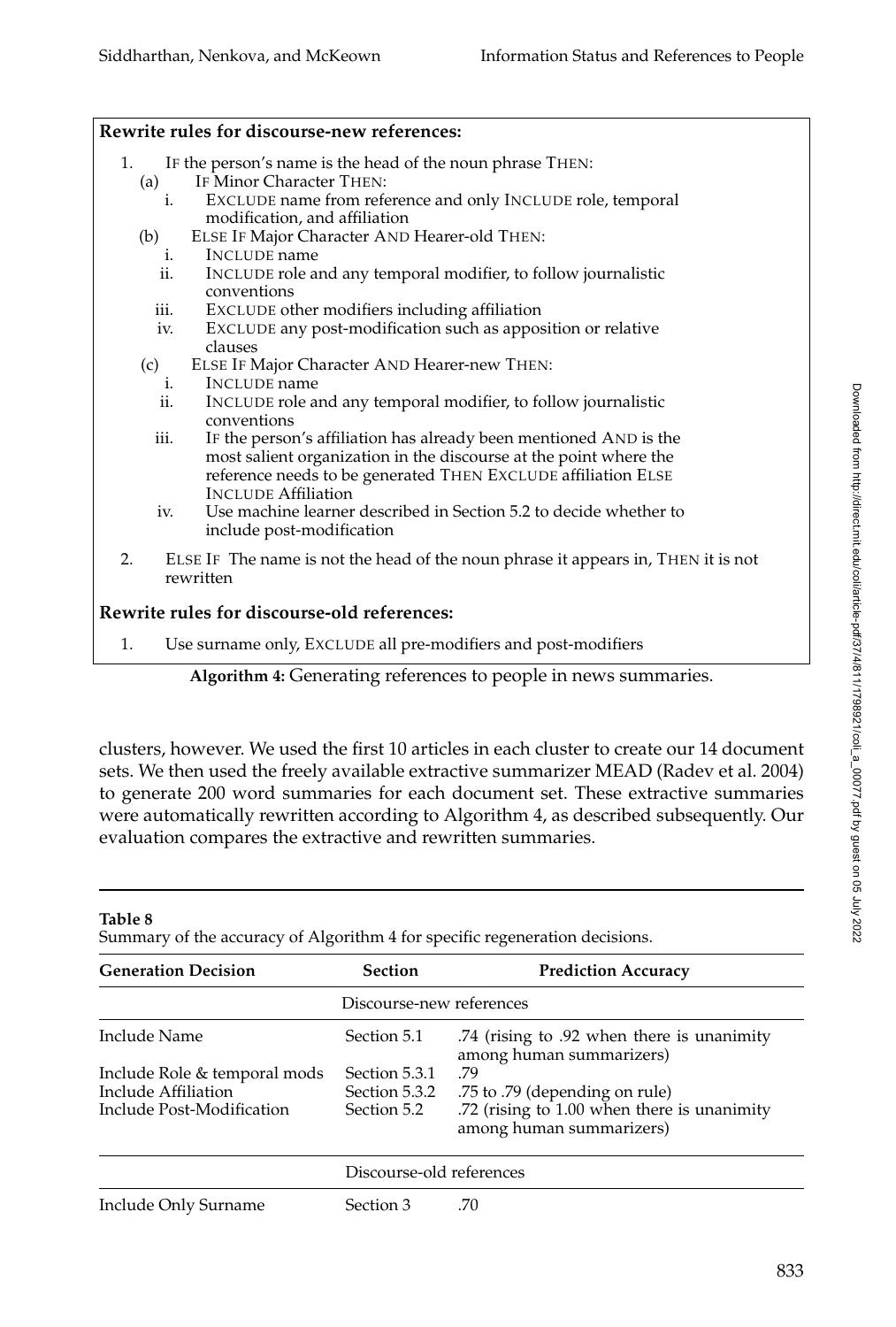**Implementation of Algorithm 4***.* Our reference rewrite module operates on parse trees obtained using the Stanford Parser (Klein and Manning 2003). For each person automatically identified using the techniques described in Section 4.1.1, we matched every mention of their surname in the parse trees of MEAD summary sentences. We then replaced the enclosing NP (includes all pre- and post-modifying constituents) with a new NP generated using Algorithm 4. The regenerated summary was produced automatically, without any manual correction of parses, semantic analyses, or information status classifications. We now enumerate implementation details not covered in Section 4.1.1:

- 1. Although our algorithm determines when to include role and affiliation attributes, it doesn't inform us as to which ones to include; for instance, a politician might have a constituency, party, or nationality affiliation. Our implementation selects the most frequently mentioned role (e.g., *prime minister*) in references to that person in the document set, and then selects the affiliation associated with that role (e.g., *British*).
- 2. Another situation that arises is when our algorithm prescribes the inclusion of affiliation (or role), but our semantic tagger does not find any affiliation (or role) for that person. In these cases, we check whether there exists any relative clause or apposition, as post-modification is often used to introduce people without using role or affiliation attributes. If no post-modification is available, we include the longest initial reference to the person from the input documents.
- 3. Different conventions exist regarding which name of a person to use for reference. For instance, in China it is traditional to use the first name (e.g., Chinese Vice Premier Li Keqiang is commonly referred to in news articles as *Li*). We do not claim to model such naming conventions; rather we use the co-reference chains in our analysis to pick the most frequent name used in co-reference (see [CO] tags in Figure 3).

In total, there were 61 references to people modified in the 14 summaries. Of those, 34 involved shortening subsequent references. For initial references, there were 6 instances of removing affiliations, 4 of adding affiliations, and 10 of adding roles. There were also 6 instances of post-modifications added to initial references and 1 removed.

**Experimental design***.* The evaluation was carried out over the Internet using an interface that, on each slide, showed the two summaries (before and after reference rewriting) side by side with the left one labeled A and the right one B. Underneath the summaries, there were three multiple choice questions and one free text question. A screen-shot is shown in Figure 4. The order of presentation of summaries was controlled for (i.e., for each summary pair, equal numbers of participants saw the regenerated summary on the left and on the right, and for each participant, summary order on each slide was pseudo-randomized). In order to prevent evaluator fatigue, we split our 14 summary pairs into two sets of 7 pairs, with each participant evaluating only one set. Participants were provided with the following instructions:

To help our research into summarizing news stories, please compare the following pairs of summaries, 7 in total. On each slide, the two summaries are quite similar, but we would like you to tell us which you prefer, and which is more informative and coherent. In addition, we would appreciate any subjective assessment of the summaries, particularly with regard to the amount of information provided about participants in the news story.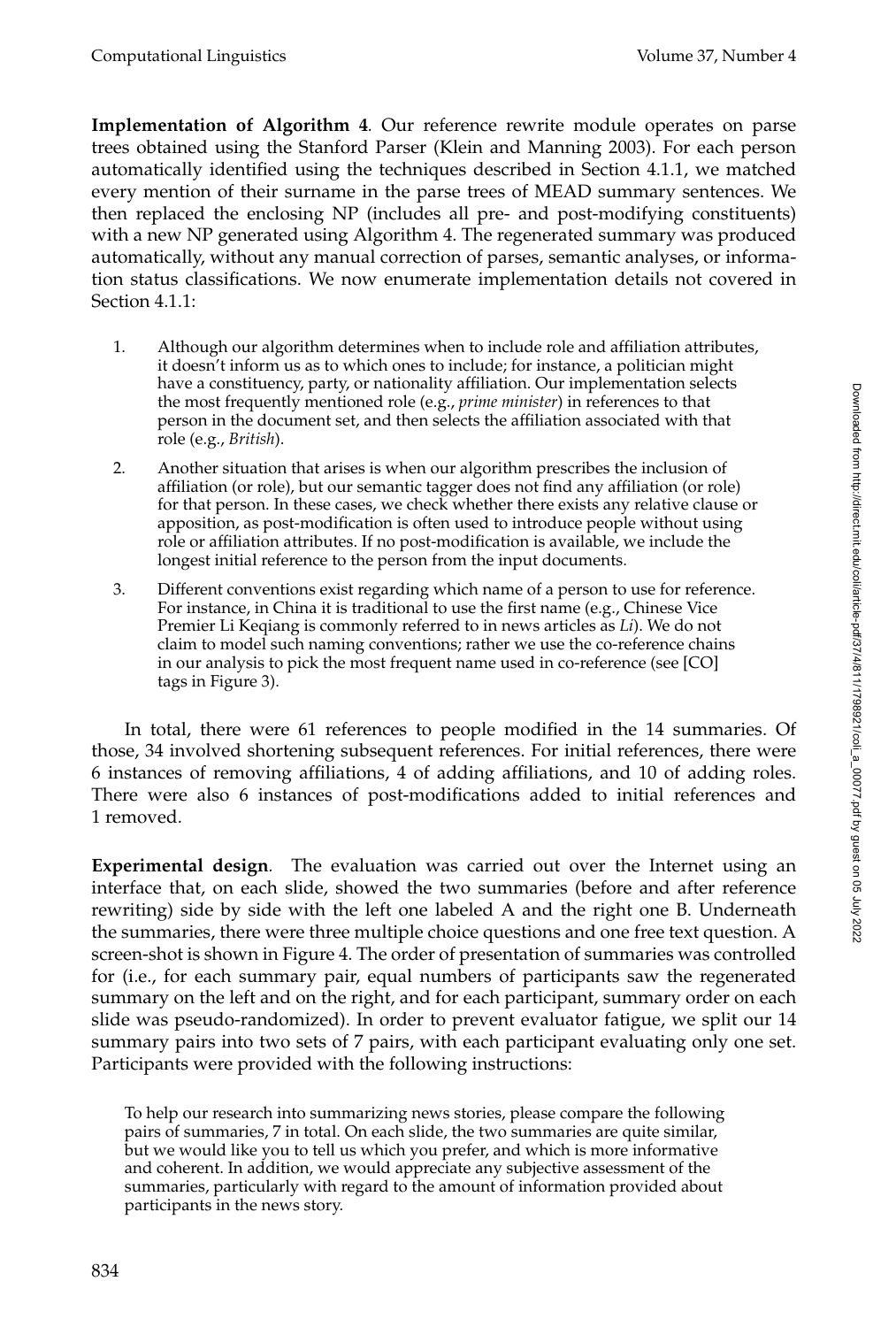| <b>SUMMARY A</b>                                     | <b>SUMMARY B</b>                                    |
|------------------------------------------------------|-----------------------------------------------------|
| David Cameron paid a flying visit to Oldham East     | Prime Minister David Cameron paid a flying visit to |
| and Saddleworth today to dispel suspicions that      | Oldham East and Saddleworth today to dispel         |
| the Tories are pulling punches in the byelection     | suspicions that the Tories are pulling punches in   |
| campaign to help their Lib Dem coalition partners    | the byelection campaign to help their Lib Dem       |
| defeat Labor next Thursday or at least to spare      | coalition partners defeat Labor next Thursday or at |
| them a damaging defeat. David Cameron                | least to spare them a damaging defeat. Cameron      |
| recorded what may be a first when he campaigned      | recorded what may be a first when he campaigned     |
| in a by-election hoping privately that a candidate   | in a by-election hoping privately that a candidate  |
| from another party wins. The prime minister          | from another party wins. The prime minister         |
| believes that victory for the Liberal Democrats in   | believes that victory for the Liberal Democrats in  |
| the Oldham East and Saddleworth contest next         | the Oldham East and Saddleworth contest next        |
| week would give a much-needed morale boost to        | week would give a much-needed morale boost to       |
| Nick Clegg's party and reinforce the coalition after | Deputy Prime Minister Nick Clegg's party and        |
| a wobbly few weeks. Prime minister David             | reinforce the coalition after a wobbly few weeks.   |
| Cameron and Nick Clegg, Lib Dem leader, have         | Cameron and Clegg have been campaigning in          |
| been campaigning in Oldham ahead of the              | Oldham ahead of the crucial by-election in the      |
| crucial by election in the Oldham East and           | Oldham East and Saddleworth constituency on         |
| Saddleworth constituency on January 13. The          | January 13. The former cabinet minister sought to   |
| former cabinet minister sought to derail David       | derail Cameron's tacit deal to help the Lib Dems    |
| Cameron's tacit deal to help the Lib Dems win the    | win the seat from Labor, warning that a victory for |
| seat from Labor, warning that a victory for Nick     | Clegg's party would push the coalition further to   |
| Clegg's party would push the coalition further to    | the left. Senior Liberal Democrat Douglas           |
| the left. Senior Liberal Democrat Danny Alexander    | Alexander refused to be drawn on whether the        |
| refused to be drawn on whether the by-election       | by-election would be a referendum on the            |
| would be a referendum on the coalition.              | coalition.                                          |

Please answer the following questions:



If you preferred A or B, can you briefly explain why?

Submit

#### **Figure 4**

Screen shot of evaluation interface.

**Results***.* Twenty participants (undergraduate and postgraduate students and research fellows at Columbia University, the University of Pennsylvania, and the University of Aberdeen) completed the evaluation. The results are summarized in Table 9. Our evaluation shows that reference rewriting makes sentences more coherent (significant at  $p < 0.01$ , z-test, sample size = 140), and that this is preferred by participants (significant at  $p < 0.01$ , z-test, sample size = 140). The loss of informativeness (significant at  $p <$  $0.01$ , z-test, sample size = 140) through our rewrites is not unexpected; in general we are removing information from references, and we only rarely add information to a summary. This is evident from the summary lengths; the rewritten summary is shorter for 11 out of 14 document sets and the average word lengths of the extractive and rewritten summaries are 189 and 178, respectively. Indeed, we found a strong correlation between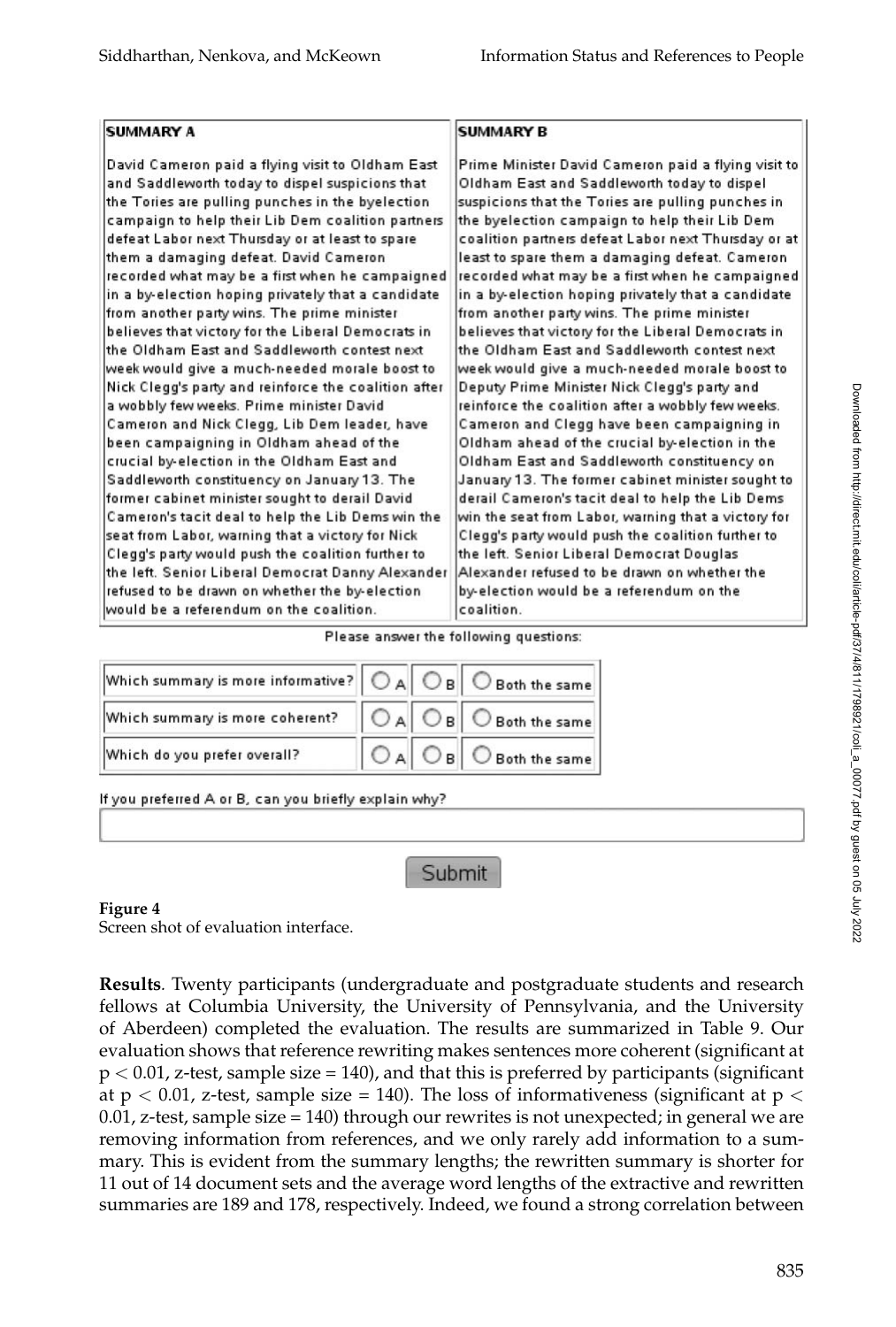Results for the evaluation for rewritten summaries.

(a) Number of times any participant selected one summary type over the other (140 comparisons):

|               | More informative More coherent More preferred |    |    |
|---------------|-----------------------------------------------|----|----|
| Extractive    | 46                                            | フフ | 37 |
| Rewritten     | 23                                            | 79 | 69 |
| No difference |                                               | 39 | 34 |

(b) Number of document sets for which participants selected one summary type more often than the other (14 document sets):

|            | More informative More coherent More preferred |  |
|------------|-----------------------------------------------|--|
| Extractive |                                               |  |
| Rewritten  |                                               |  |
| Equal      |                                               |  |

differences in informativeness and differences in summary lengths (Spearman's rho = .79; significant at  $p < 0.001$ ). We did not find any similar correlation between differences in summary lengths and either coherence (Spearman's rho = .05,  $p = 0.86$ ) or overall preference (Spearman's rho = .25,  $p = 0.39$ ).

We also performed repeated measures ANOVAs on coherence, informativeness, and overall preference, with summary-type (Extractive or Rewritten) as a withinparticipant variable. For this purpose, we converted our categorical user responses ("A", "B", or "Both the same") into numerical ratings for each summary-type condition as follows. We first mapped the choice of "A" or "B" to the summary-type and then:

- - If the user selected Extractive, we used a rating of 1 for Extractive and −1 for Rewritten.
- - If the user selected Rewritten, we used a rating of 1 for Rewritten and −1 for Extractive.
- - If the user selected "Both the same", we used a rating of 0 for both conditions.

Then, treating participants (F1) and news clusters (items; F2) as random factors, we found a main effect of summary-type on Coherence  $(F1(1, 19) = 34.20, p < 0.001;$  $F2(1, 13) = 3.91$ ,  $p = 0.001$ ). This analysis confirms that the improvement in coherence is significant even when the variation between participants and items (news clusters) is taken into account. We found a smaller by-participant effect of summary-type on Informativeness, and no by-item effect  $(F1(1, 19) = 6.12, p = 0.023; F2(1, 13) = 2.24, p =$ 0.157). For overall preference, we found a main by-participant effect and a smaller byitem effect of summary-type  $(F1(1, 19) = 10.49, p = 0.004; F2(1, 13) = 3.23, p = 0.09)$ .

# **6.2 Discussion of Limitations and Scope of Algorithm 4**

The evaluation described in the previous section provides us with some feedback about the limitations of our approach, regarding the factors we consider in our algorithm as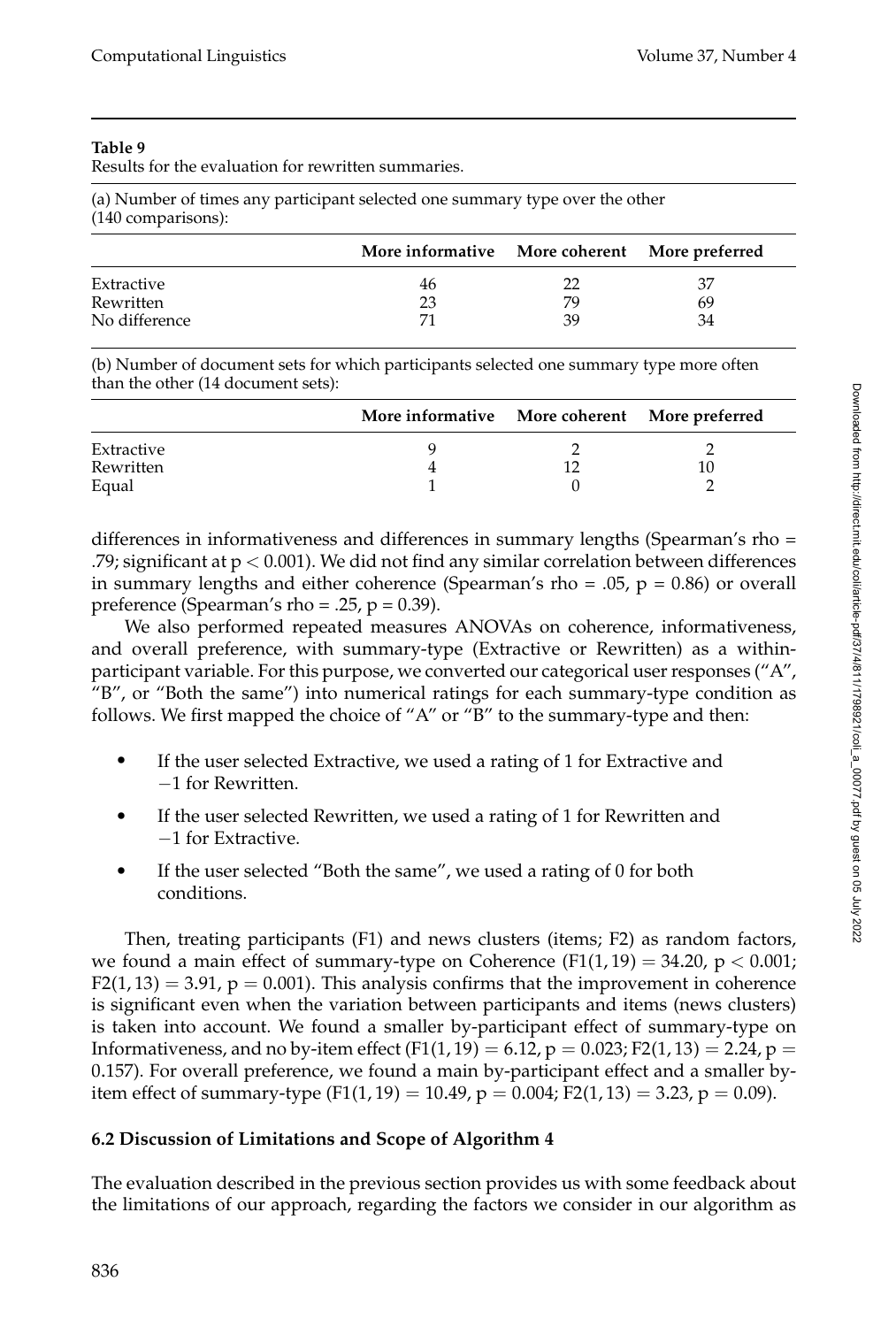well as the automatic analysis we require to fully implement it. We had requested participants to explain their decisions, and this free text feedback proved very informative. We summarize what we learned:

- - Sentence length is an important factor. Introducing post-modification into a sentence that was already long, or removing it from a sentence that was already short, resulted in a dispreference for the rewritten summary. Note that sentence length is not a feature we had given any consideration to in our algorithm.
- - The lack of common noun co-reference in our automatic analysis cost us. In one summary, there were common noun references to *the widely recognized winner of Ivory Coast's election* and *the internationally recognized winner of Ivory Coast's presidential election*. Because our analysis was unable to co-refer these to the named reference *Alassane Ouattara*, the reference rewrite module actually introduced more redundancy into the summary.
- - Our strategy of selecting the most frequent role from the input was not optimal. In more than one instance, this strategy selected the role *leader*, although the original summary had a more informative role such as *prime minister*. This was commented on and penalized by multiple participants for informativeness and often for overall preference as well. Indeed, we found our participants to be very sensitive to the choice of role modifier, consistently penalizing summaries that omit the more specific role (there were 17 comments to this effect, in contrast there were only 3 comments complaining about lack of affiliation).
- - Mistakes introduced during automated analysis cost us. When *the Obama administration slapped wide-ranging sanctions* got rewritten as *Obama slapped wide-ranging sanctions* due to incorrect NP matching, the latter was deemed biased and misleading. There was one particular mistake in role identification that got penalized by all participants when the algorithm generated *spin doctor David Cameron*. The phrase in the input document that got misanalyzed was *Andy Coulson, David Cameron's spin doctor*.
- - Participants often disagree. Two different participants provided the following comments: *...repetition of ref expressions clarify some ambiguities* and *...introduced differently in each sentence, and that made it harder to see that it was the same person*.

In addition to these limitations that are mostly concerned with implementation issues, we need to reiterate that our claims are genre-specific. We have studied the nature of references to people in the newswire and news summary genres. This is in contrast to many other studies on reference that make use of experimental data from human reference tasks (e.g., Gatt, Belz, and Kow 2008), corpus data from dialog (e.g., Gupta and Stent 2005), or encyclopedic texts (e.g., Belz, Kow, and Viethen 2009). There are big differences in how people are referred to in different genres, arising from both linguistic conventions and the nature of the information in the genre. For instance, encyclopedic or biographical texts about a person contain long co-reference chains, and information about the person is provided throughout the article. Thus, subsequent references in such genres are not straightforward, and research arising from the GREC challenges has thus justifiably focused on modeling subsequent references.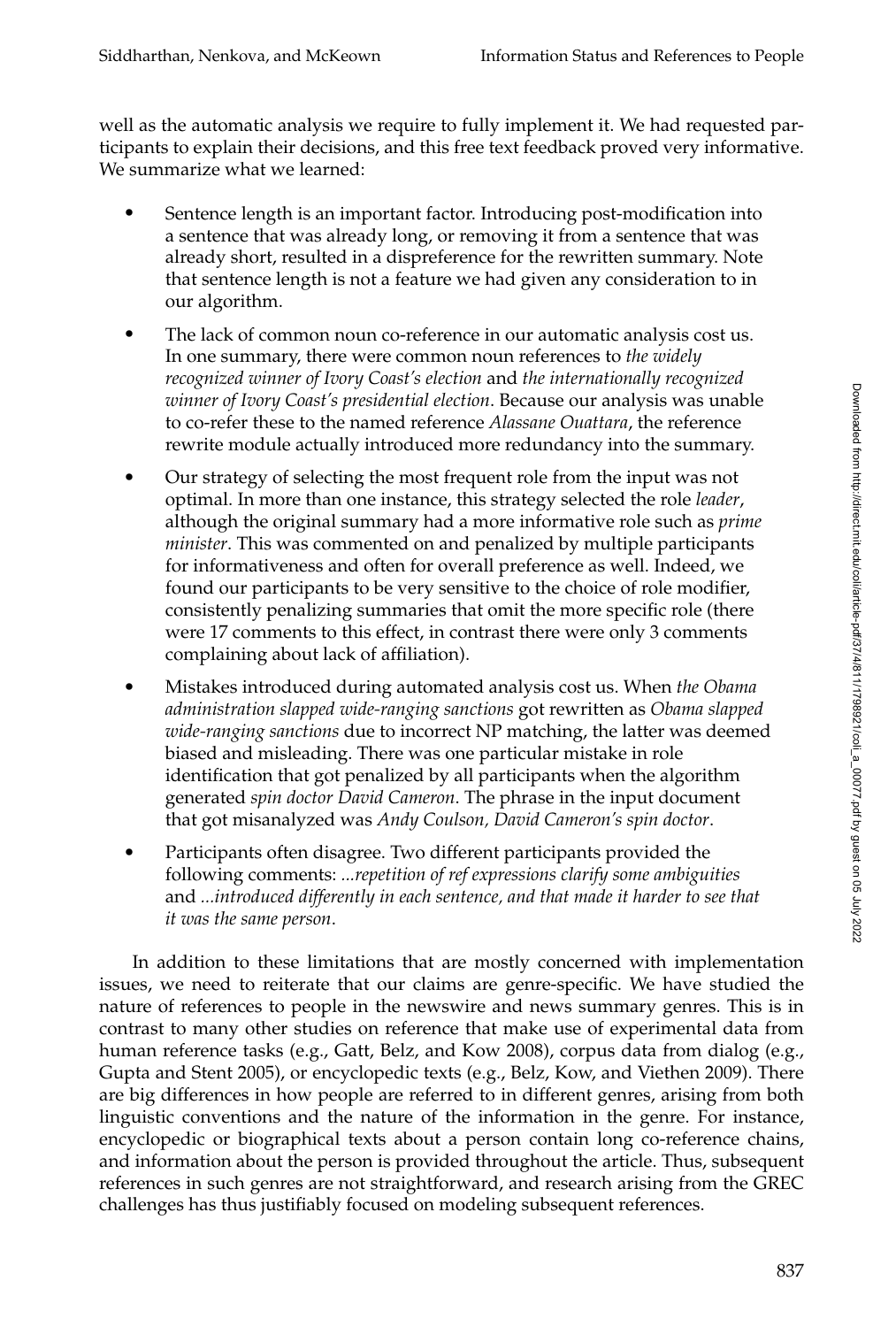The nature of references to people in the news genre is quite different. As news articles tend to be about events rather than people, there tends to be less information provided about the people involved in the story, and these descriptions are almost always provided in the first reference to the person (see Study 1, Section 3). Thus in the news genre, unlike encyclopedic texts, the task of content selection for subsequent references to people is rather uninteresting. This is even more so for the news summary genre, where co-reference chains are typically short, resulting in few subsequent references to anybody. We find that for the news summary genre, the form and content of initial reference is critical, and our studies have thus focused on this. Specifically, due to the nature of our genre, we do not attempt to model anaphoric phenomena such as pronouns and common noun co-reference. The studies reported in this article should thus be seen as complementary to efforts such as GREC, and we believe that such studies of reference in different genres are important to get a better understanding of the phenomenon.

### **7. Conclusions**

Our research both provides a characterization of references to people in the news genre through empirical analysis and uses that characterization to develop a model for generating references to people in news summaries that is based on automatically inferred information status distinctions. Because summarization takes its content from input full text articles, one contribution of our work is the development of a statistical model for inferring such distinctions from news reports, without requiring manual annotation. We have shown how this model can then be used to generate appropriate references, including semantic content selection (inclusion of name, role, and affiliation attributes) and realization choices (use of pre- or post-modification).

References to people have very different properties from other kinds of referring expressions (e.g., common noun references to objects). Research on the generation of referring expressions from semantic representations is based on the notion of selecting attributes that distinguish the object from others; in contrast, discourse-new references to people often contain attributes in addition to the name, and yet the name alone would be a distinguishing attribute. In this article, we have conducted corpus-based studies to provide answers to how and when attributes are used in references to people in the news genre. Our study characterizes the differences in discourse-new and discourseold references, identifies the attributes typically used in discourse-new references to people, and provides evidence that information status distinctions (global salience and familiarity) can determine when people are named in summaries and when additional attributes such as role and affiliation are needed.

These information status distinctions are important when generating summaries of news, as they help determine both what to say and how to say it. However, using these distinctions for summarization requires inferring information from unrestricted news. We have shown that the hearer-old/hearer-new and major/minor distinctions can be inferred reliably using features derived from the lexical and syntactic forms and frequencies of references in the news reports. These acquired distinctions are useful for determining which characters to name in summaries, which characters to further describe or elaborate on, and the forms that any descriptions should take.

Finally, we have reported an evaluation of the effect of reference rewriting on extractive summaries, demonstrating that our rewrites improve coherence and are generally preferred by readers.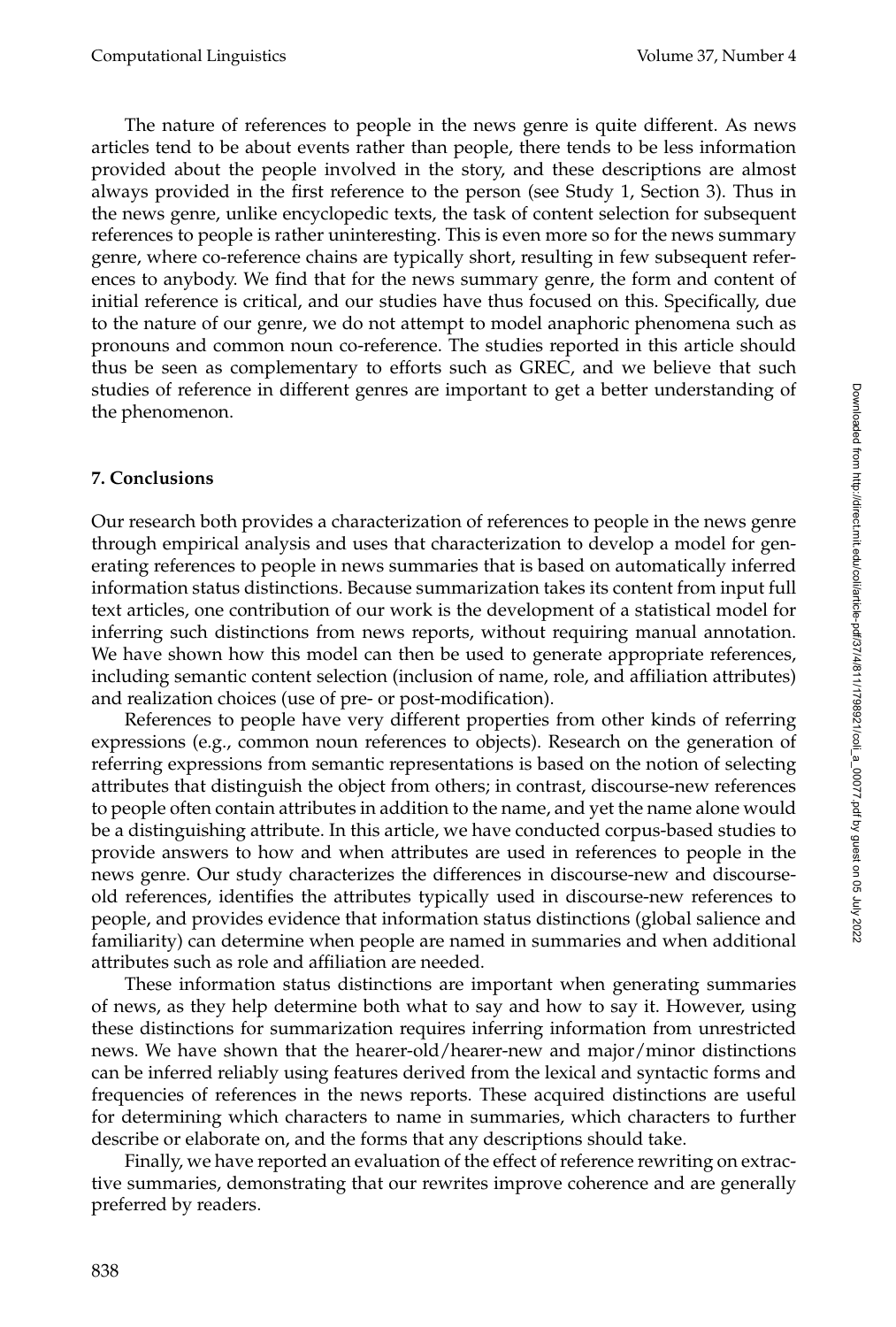# **References**

- Areces, Carlos, Alexander Koller, and Kristina Striegnitz. 2008. Referring expressions as formulas of description logic. In *Proceedings of the Fifth International Natural Language Generation Conference*, pages 42–49, Salt Fork, OH.
- Barzilay, Regina. 2003. *Information Fusion for Multidocument Summarization: Paraphrasing and Generation*. Ph.D. thesis, Columbia University, New York.
- Barzilay, Regina and Kathleen McKeown. 2005. Sentence fusion for multidocument news summarization. *Computational Linguistics*, 31(3):297–328.
- Belz, Anja, Eric Kow, and Jette Viethen. 2009. The GREC named entity generation challenge 2009: overview and evaluation results. In *Proceedings of the 2009 Workshop on Language Generation and Summarisation*, pages 88–98, Suntec, Singapore.
- Belz, Anja and Sebastian Varges. 2007. Generation of repeated references to discourse entities. In *Proceedings of the 11th European Workshop on Natural Language Generation (ENLG'07)*, pages 9–16, Schloss Dagstuhl, Germany.
- Bikel, Daniel, Richard Schwartz, and Ralph Weischedel. 1999. An algorithm that learns what's in a name. *Machine Learning*, 34:211–231.
- Calhoun, Sasha. 2007. Predicting focus through prominence structure. In *Proceedings of Interspeech'07*, pages 622–625, Antwerp, Belgium.
- Carletta, Jean. 1996. Assessing agreement on classification tasks: The kappa statistic. *Computational Linguistics*, 22(2):249–254.
- Charniak, Eugene. 2000. A maximumentropy-inspired parser. In *Proceedings of the 1st Annual Conference of North American Chapter of the Association for Computational Linguistics*, pages 132–139, Seattle, WA.
- Dale, Robert. 1992. *Generating Referring Expressions: Constructing Descriptions in a Domain of Objects and Processes*. MIT Press, Cambridge, MA.
- Dale, Robert and Ehud Reiter. 1995. Computational interpretations of the gricean maxims in the generation of referring expressions. *Cognitive Science*, 19(2):233–263.
- Dale, Robert and Jette Viethen. 2009. Referring expression generation through attribute-based heuristics. In *Proceedings of the 12th European Workshop on Natural Language Generation*, pages 58–65, Athens, Greece.
- Daumé III, Hal, Arda Echihabi, Daniel Marcu, Dragos Munteanu, and Radu Soricut. 2002. GLEANS: A generator of logical extracts and abstracts for nice summaries. In *Proceedings of the Second Document Understanding Conference (DUC 2002)*, pages 9–14, Philadelphia, PA.
- Daumé III, Hal and Daniel Marcu. 2002. A noisy-channel model for document compression. In *Proceedings of the 40th Annual Meeting of the Association for Computational Linguistics (ACL – 2002)*, pages 449–456, Philadelphia, PA.
- Denis, Alexandre. 2010. Generating referring expressions with reference domain theory. In *Proceedings of the 6th International Natural Language Generation Conference-INLG*, pages 27–36, Dublin, Ireland.
- Fellbaum, Christine. 1998. WordNet. An electronic lexical database. Cambridge, MA: MIT Press.
- Filippova, Katja and Michael Strube. 2008. Sentence fusion via dependency graph compression. In *Proceedings of the Conference on Empirical Methods in Natural Language Processing*, pages 177–185.
- Galley, Michel and Kathleen McKeown. 2007. Lexicalized Markov grammars for sentence compression. In *Proceedings of Human Language Technologies: The Annual Conference of the North American Chapter of the Association for Computational Linguistics (NAACL-HLT)*, pages 180–187.
- Gatt, Albert, Anja Belz, and Eric Kow. 2008. The TUNA challenge 2008: Overview and evaluation results. In *Proceedings of the Fifth International Natural Language Generation Conference*, pages 198–206.
- Gatt, Albert and Kees Van Deemter. 2007. Lexical choice and conceptual perspective in the generation of plural referring expressions. *Journal of Logic, Language and Information*, 16(4):423–443.
- Ge, Jiayin, Xuanjing Huang, and Lide Wu. 2003. Approaches to event-focused summarization based on named entities and query words. In *Document Understanding Conference (DUC'03)*.
- Gordon, Peter, Barbara Grosz, and Laura Gilliom. 1993. Pronouns, names, and the centering of attention in discourse. *Cognitive Science*, 17:311–347.
- Greenbacker, Charles F. and Kathleen F. McCoy. 2009. Feature selection for reference generation as informed by psycholinguistic research. In *Proceedings of the CogSci 2009 Workshop on the Production of Referring Expressions: Bridging the Gap*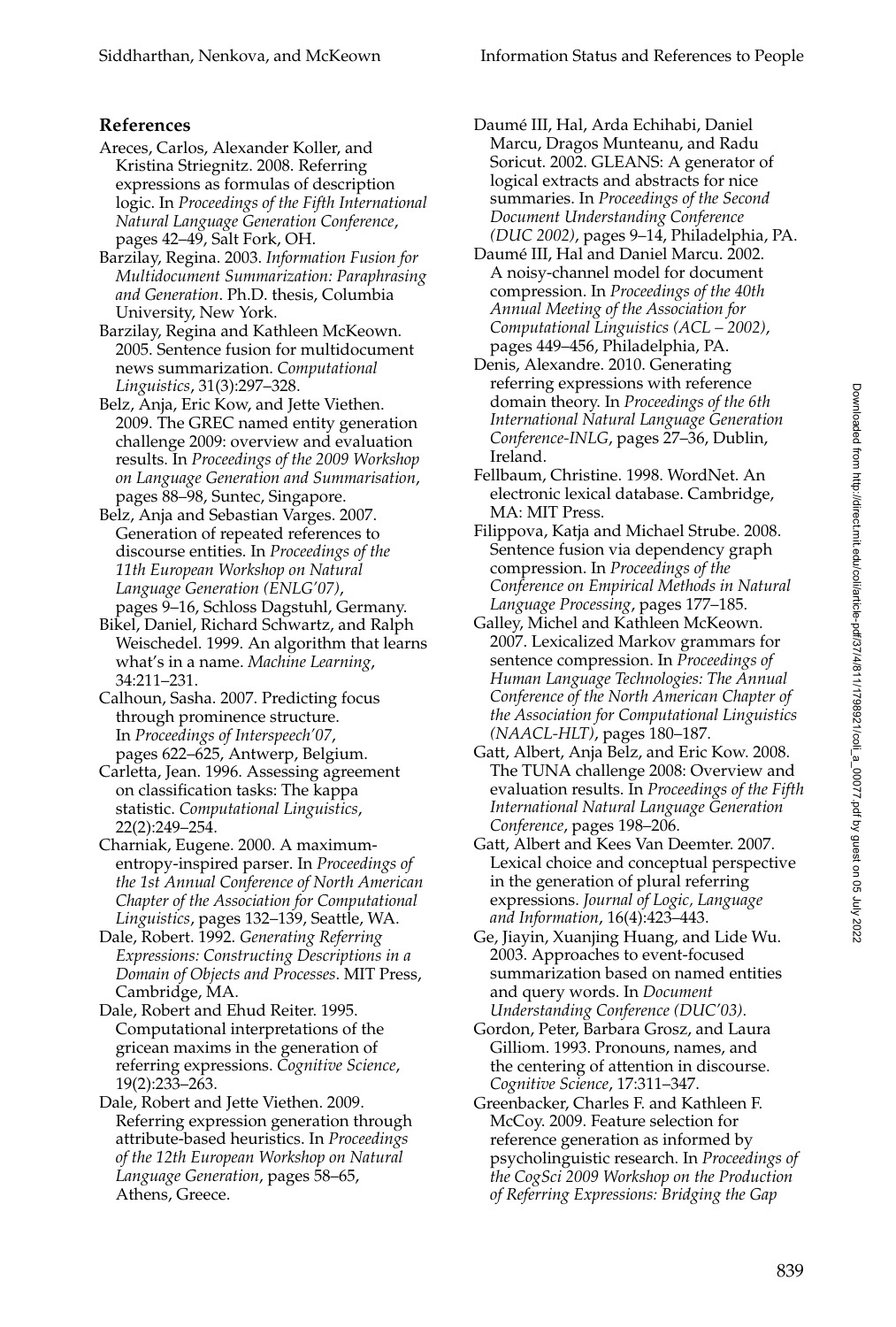*between Computational and Empirical Approaches to Reference (PRE-CogSci 2009)*.

- Grice, Paul. 1975. Logic and conversation. In P. Cole and J. L. Morgan, editors, *Syntax and Semantics*, volume 3. Academic Press, New York, pages 43–58.
- Grosz, Barbara, Aravind Joshi, and Scott Weinstein. 1995. Centering: a framework for modelling the local coherence of discourse. *Computational Linguistics*, 21(2):203–226.
- Grosz, Barbara and Candice Sidner. 1986. Attention, intentions, and the structure of discourse. *Computational Linguistics*, 3(12):175–204.
- Grover, Claire, Colin Matheson, Andrei Mikheev, and Marc Moens. 2000. LT TTT: A flexible tokenization toolkit. In *Proceedings of the Second International Conference on Language Resources and Evaluation*, pages 1147–1154, Athens, Greece.
- Gundel, Jeanette, Nancy Hedberg, and Ron Zacharski. 1993. Cognitive status and the form of referring expressions in discourse. *Language*, 69:274–307.

Gupta, Surabhi and Amanda J. Stent. 2005. Automatic evaluation of referring expression generation using corpora. In *Proceedings of the 1st Workshop on Using Corpora in NLG*, pages 1–6, Birmingham.

- Henschel, Renate, Hua Cheng, and Massimo Poesio. 2000. Pronominalization revisited. In *Proceedings of the 18th Conference on Computational Linguistics (COLING'2000)*, pages 306–312, Saarbrücken, Germany.
- Holmes, Geoffrey, Andrew Donkin, and Ian H. Witten. 1994. Weka: A machine learning workbench. In *Proceedings of the 2nd Australian and New Zealand Conference on Intelligent Information Systems*, pages 357–361, Brisbane, Australia.
- Horacek, Helmut. 2003. A best-first search algorithm for generating referring expression. In *Proceedings of the 11th Conference of the European Chapter of the Association for Computational Linguistics (EACL'03)*, pages 103–106, Budapest, Hungary.

Jing, Hongyan and Kathleen McKeown. 2000. Cut and paste based text summarization. In *Proceedings of the 1st Conference of the North American Chapter of the Association for Computational Linguistics (NAACL'00)*, pages 178–185, Seattle, WA.

- Jordan, Pamela and Marilyn Walker. 2005. Learning content selection rules for generating object descriptions in dialogue. *Journal of Artificial Intelligence Research*, 24:157–194.
- Klein, Dan and Christopher D. Manning. 2003. Accurate unlexicalized parsing. In *Proceedings of the 41st Annual Meeting of the Association for Computational Linguistics*, pages 423–430, Sapporo, Japan.
- Knight, Kevin and Daniel Marcu. 2000. Statistics-based summarization—step one: Sentence compression. In *Proceedings of The American Association for Artificial Intelligence Conference (AAAI-2000)*, pages 703–710, Austin, TX.
- Krahmer, Emiel and Mariët Theune. 2002. Efficient context-sensitive generation of referring expressions. In Kees van Deemter and Rodger Kibble, editors, *Information Sharing: Givenness and Newness in Language Processing*. CSLI Publications, Stanford, CA, pages 223–264.
- Krahmer, Emiel, Sebastiaan van Erk, and André Verleg. 2003. Graph-based generation of referring expressions. *Computational Linguistics*, 29(1):53–72.
- Luhn, H. P. 1958. The automatic creation of literature abstracts. *IBM Journal of Research and Development*, 2(2):159–165.
- Mani, Inderjeet, Barbara Gates, and Eric Bloedorn. 1999. Improving summaries by revising them. In *Proceedings of the Annual Meeting of the Association for Computational Linguistics (ACL'99)*, pages 558–565, College Park, MD.
- McCoy, Kathleen and Michael Strube. 1999. Generating anaphoric expressions: Pronoun or definite description? In *Proceedings of ACL'99 Workshop on the Relationship Between Discourse/Dialogue Structure and Reference*, pages 63–72, College Park, MD.
- McKeown, Kathleen, Regina Barzilay, David Evans, Vasleios Hatzivassiloglou, Judith Klavans, Ani Nenkova, Carl Sable, Barry Schiffman, and Sergey Sigelman. 2002. Tracking and summarizing news on a daily basis with Columbia's Newsblaster. In *Proceedings of the 2nd Human Language Technologies Conference HLT-02*, pages 280–285, San Diego, CA.
- Nenkova, Ani. 2008. Entity-driven rewrite for multi-document summarization. In *Proceedings of the Third International Joint Conference on Natural Language Processing (IJCNLP08)*, pages 118–125, Hyderabad, India.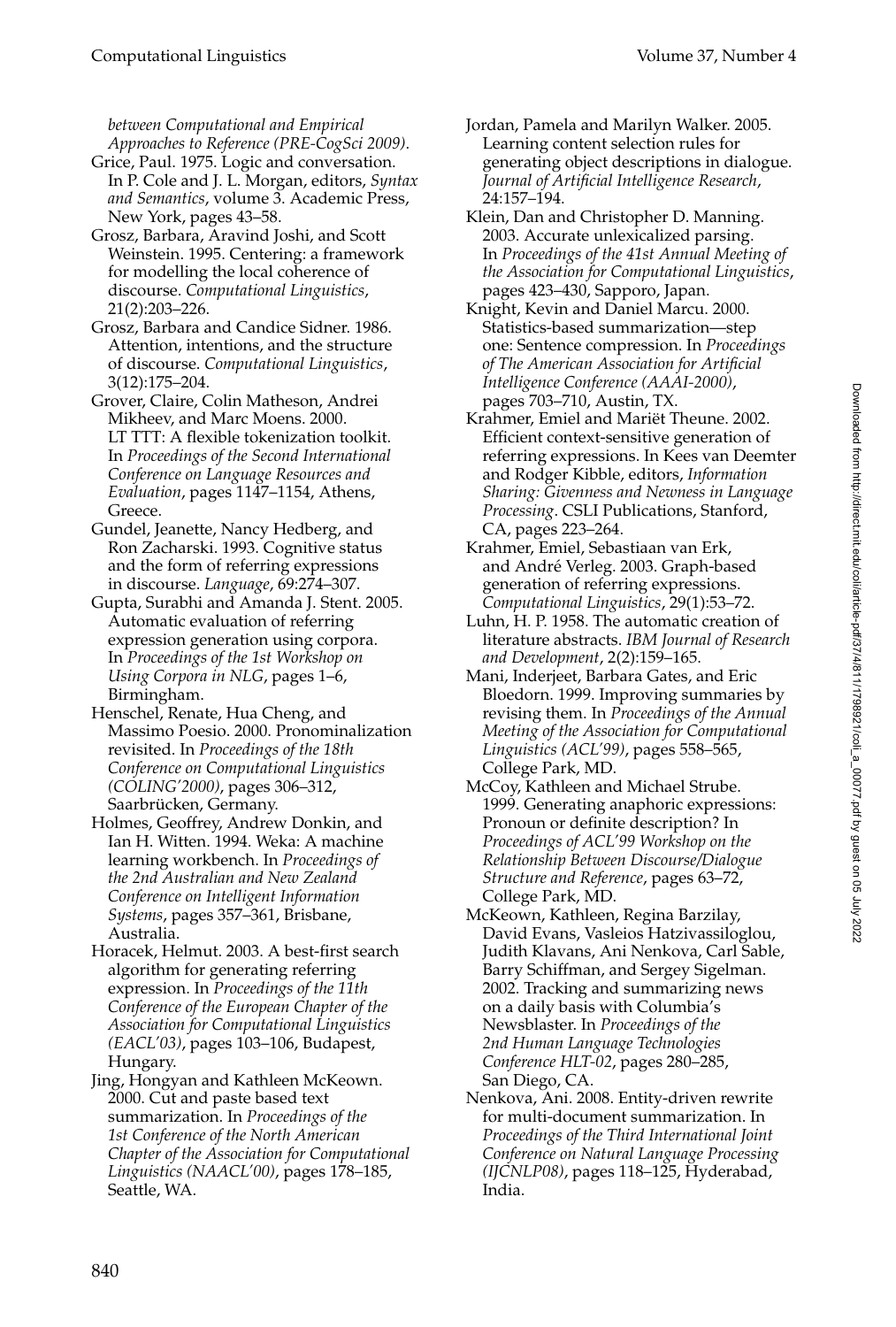- Nenkova, Ani and Dan Jurafsky. 2007. Automatic detection of contrastive elements in spontaneous speech. In *IEEE Workshop on Automatic Speech Recognition and Understanding (ASRU)*, pages 201–206, Kyoto, Japan.
- Nenkova, Ani and Kathleen McKeown. 2003. References to named entities: a corpus study. In *Proceedings of the 2003 Conference of the North American Chapter of the Association for Computational Linguistics on Human Language Technology: Companion Volume of the Proceedings of HLT-NAACL 2003–short papers-Volume 2*, pages 70–72, Edmonton, Canada.
- Nenkova, Ani, Advaith Siddharthan, and Kathleen McKeown. 2005. Automatically learning cognitive status for multi-document summarization of newswire. In *HLT '05: Proceedings of the conference on Human Language Technology and Empirical Methods in Natural Language Processing*, pages 241–248, Vancouver, British Columbia, Canada.
- Nissim, Malvina. 2006. Learning information status of discourse entities. In *Proceedings of the Conference on Emprical Methods in Natural Language Processing (EMNLP)*, pages 94–102, Sydney, Australia.
- Otterbacher, Jahna C., Dragomir R. Radev, and Airong Luo. 2002. Revisions that improve cohesion in multi-document summaries: a preliminary study. In *Proceedings of the ACL-02 Workshop on Automatic Summarization*, pages 27–36, Philadelphia, PA.
- Paice, Chris D. 1990. Constructing literature abstracts by computer: techniques and prospects. *Information Processing Management*, 26(1):171–186.
- Postolache, Oana, Ivana Kruijff-Korbayova, and Geert-Jan Kruijff. 2005. Data-driven approaches for information structure identification. In *Proceedings of HLT/EMNLP*, pages 9–16, Vancouver, Canada.
- Prince, Ellen. 1992. The ZPG letter: subject, definiteness, and information status. In S. Thompson and W. Mann, editors, *Discourse Description: Diverse Analyses of a Fund Raising Text*. John Benjamins, Amsterdam, The Netherlands, pages 295–325.
- Radev, Dragomir, Timothy Allison, Sasha Blair-Goldensohn, John Blitzer, Arda Çelebi, Stanko Dimitrov, Elliott Drabek, Ali Hakim, Wai Lam, Danyu Liu, Jahna Otterbacher, Hong Qi, Horacio Saggion, Simone Teufel, Michael Topper, Adam

Winkel, and Zhu Zhang. 2004. MEAD—A platform for multidocument multilingual text summarization. In *Proceedings of the 4th Conference on Language Resources and Evaluation (LREC'2004)*, pages 699–702, Lisbon, Portugal.

- Radev, Dragomir and Kathleen McKeown. 1997. Building a generation knowledge source using internet-accessible newswire. In *Proceedings of the Fifth Conference on Applied Natural Language Processing*, pages 221–228, Washington, DC.
- Radev, Dragomir and Kathleen McKeown. 1998. Generating natural language summaries from multiple on-line sources. *Computational Linguistics*, 24(3):469–500.
- Ren, Yuan, Kees van Deemter, and Jeff Pan. 2010. Charting the potential of description logic for the generation of referring expressions. In *Proceedings of the 6th International Natural Language Generation Conference (INLG)*, pages 115–124, Dublin, Ireland.
- Saggion, Horacio and Rob Gaizaukas. 2004. Multi-document summarization by cluster/profile relevance and redundancy removal. In *Document Understanding Conference (DUC04)*.
- Sekine, Satoshi and Javier Artiles. 2009. Weps2 attribute extraction task. In *2nd Web People Search Evaluation Workshop (WePS 2009), 18th WWW Conference*, Madrid, Spain.
- Siddharthan, Advaith. 2002. Resolving attachment and clause boundary ambiguities for simplifying relative clause constructs. In *Proceedings of the Student Workshop, 40th Meeting of the Association for Computational Linguistics (ACL'02)*, pages 60–65, Philadelphia, PA.
- Siddharthan, Advaith. 2003a. Resolving pronouns robustly: Plumbing the depths of shallowness. In *Proceedings of the Workshop on Computational Treatments of Anaphora, 11th Conference of the European Chapter of the Association for Computational Linguistics (EACL'03)*, pages 7–14, Budapest, Hungary.
- Siddharthan, Advaith. 2003b. *Syntactic Simplification and Text Cohesion*. Ph.D. thesis, University of Cambridge, UK.
- Siddharthan, Advaith and Ann Copestake. 2004. Generating referring expressions in open domains. In *Proceedings of the 42th Meeting of the Association for Computational Linguistics Annual Conference (ACL 2004)*, pages 407–414, Barcelona, Spain.
- Siddharthan, Advaith, Ani Nenkova, and Kathleen McKeown. 2004. Syntactic